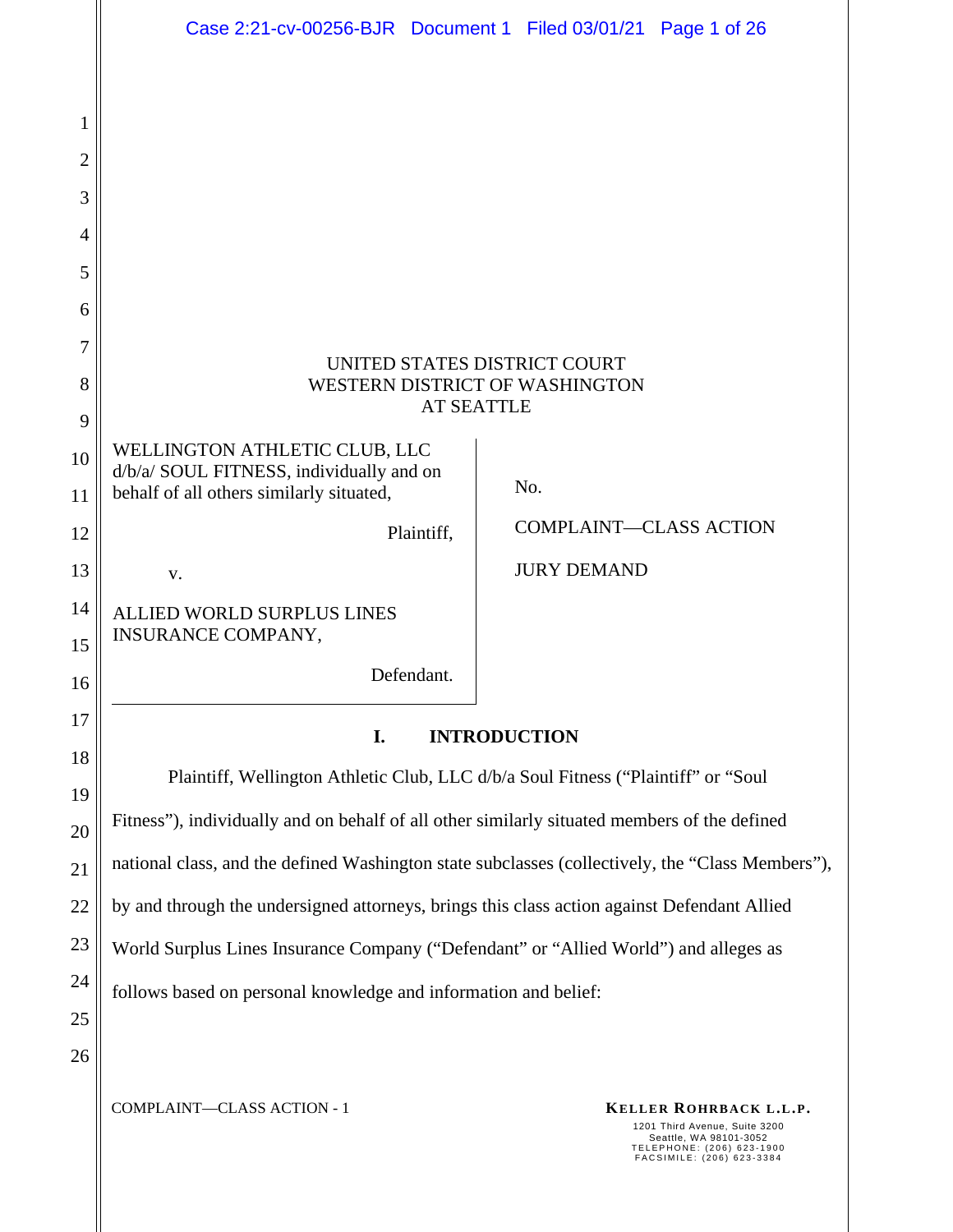### **II. JURISDICTION AND VENUE**

1. This Court has subject matter jurisdiction pursuant to the Class Action Fairness Act of 2005, 28 U.S.C. § 1332(d), because at least one member of the proposed Class is a citizen of a state different from that of Defendant, the proposed Class has more than 100 members, and the aggregate amount in controversy exceeds \$5,000,000. The Court has supplemental jurisdiction over Plaintiff's state law claims under 28 U.S.C. § 1367.

2. This Court has personal jurisdiction over Defendant because Defendant is registered to do business in Washington, has sufficient minimum contacts in Washington, and otherwise intentionally avails itself of the markets within Washington through its business activities, such that the exercise of personal jurisdiction by this Court is proper. Moreover, jurisdiction exists because Plaintiff's claims arise out of and directly relate to Defendant's contacts with Washington. Plaintiff has standing to bring each claim against Defendant as a class representative whose claims are typical and common of the class under Federal Rule of Civil Procedure 23.

3. Venue is proper in this District pursuant to 28 U.S.C. § 1391(b)(3) because the Court has personal jurisdiction over Defendant, a substantial portion of the alleged wrongdoing occurred in this District and the State of Washington, and Defendant has sufficient contacts with this District and the State of Washington.

4. Venue is proper in the Western District of Washington pursuant to 28 U.S.C. § 1391(b)(2) because a substantial part of the events or omissions giving rise to the claims at issue in this Complaint arose in this District. Plaintiff's place of business is in King County. This action is therefore appropriately filed in this District.

**COMPLAINT—CLASS ACTION - 2 KELLER ROHRBACK L.L.P.**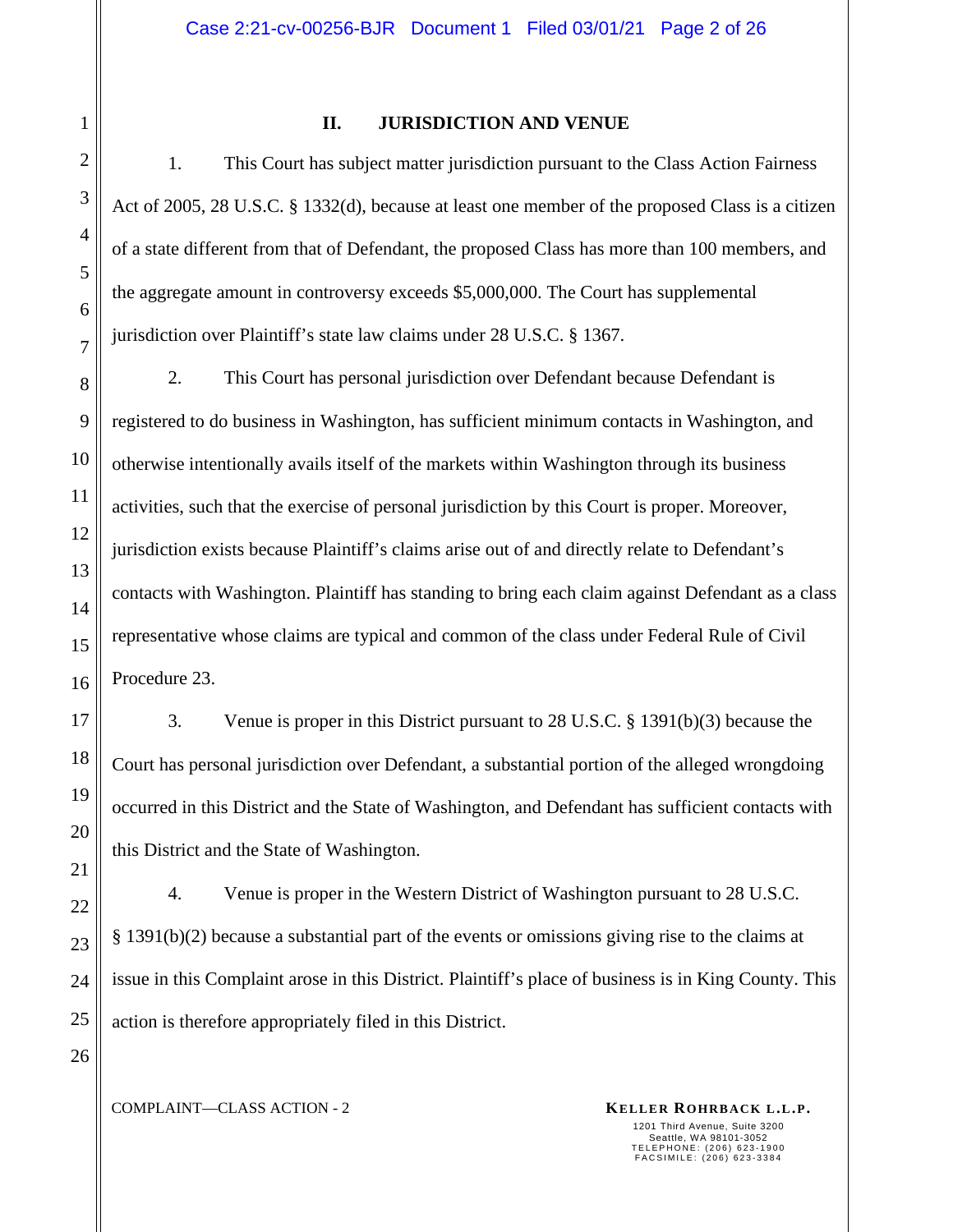### **III. PARTIES**

5. Plaintiff Soul Fitness owns and operates an exercise gym in Seattle that offers a variety of standard and specialty gym equipment and machines, such as treadmills, stationery bicycles, stair climbers, hand weights, free weights, balls, mats, and punching bags, as well as over thirty-five specially-curated fitness classes per week.

6. Defendant Allied World is an insurance carrier incorporated and domiciled in Arkansas, with its principal place of business in Arkansas.

7. Defendant Allied World is authorized or licensed to write, sell, and issue business insurance policies in all fifty states and the District of Columbia. Defendant conducted business within these states by selling and issuing business insurance policies to policyholders, including Plaintiff.

8. Defendant is vicariously liable for the acts and omissions of its employees and agents.

### **IV. NATURE OF THE CASE**

9. Plaintiff Soul Fitness is a gym and in-person exercise facility that offers a combination of live, instructor-led workouts such as kick-boxing, barre, yoga, cardio, and strength training, as well as gym equipment such as rowing machines, treadmills, stationary bicycles, free weights, punching bags, mats, bands, balls, weight machines, and other high-touch exercise equipment and fitness machines for both self-guided and instructor-led use.

10. Prior to the pandemic, at peak hours of operation, Soul Fitness would have up to 100 persons working out at its facility at a time, plus 6-10 staff members.

11. Historic photographs of Soul Fitness below depict portions of its interior, some of its machines and equipment, and some of its group fitness activities:

**COMPLAINT—CLASS ACTION - 3 KELLER ROHRBACK L.L.P.**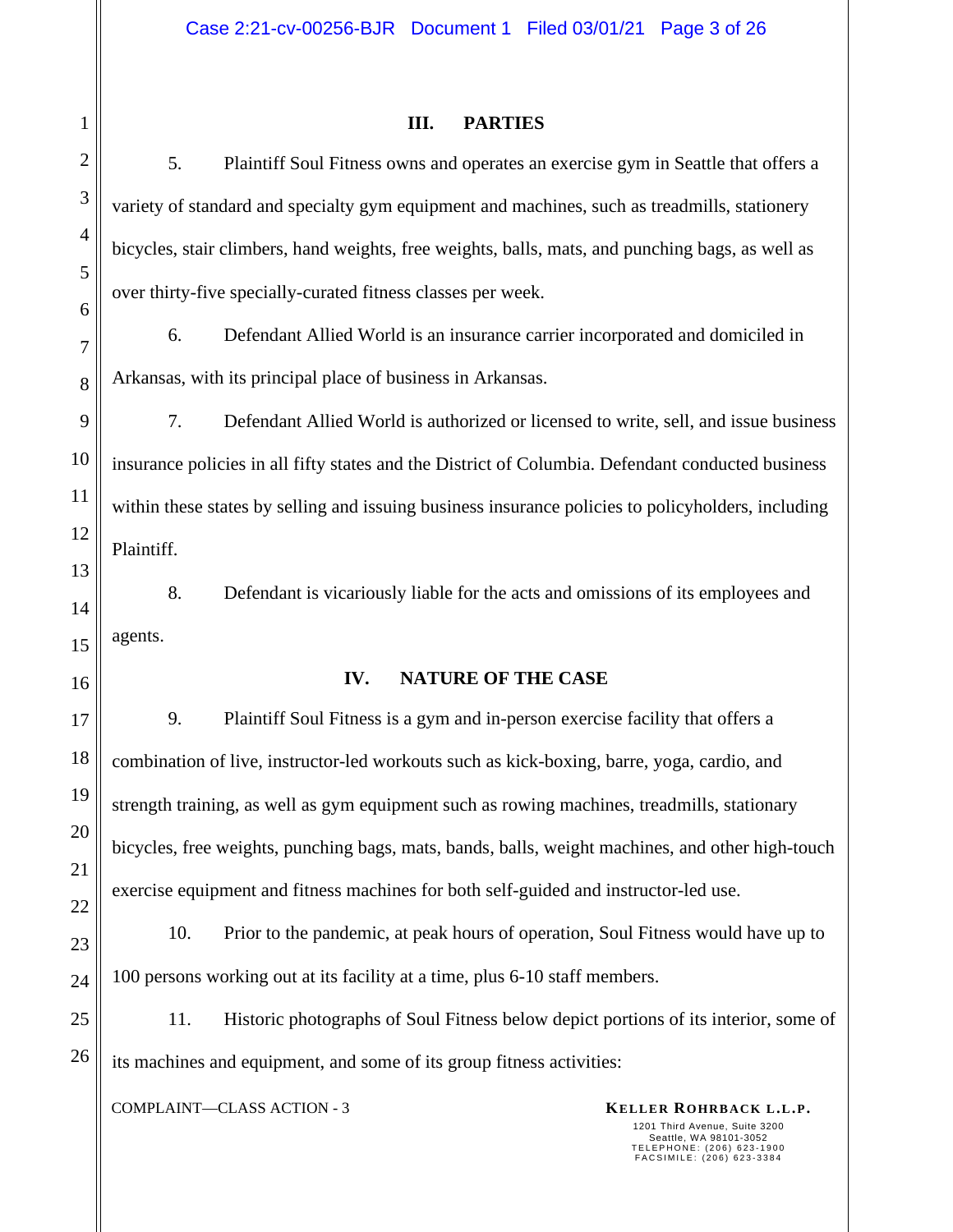# Case 2:21-cv-00256-BJR Document 1 Filed 03/01/21 Page 4 of 26





**COMPLAINT—CLASS ACTION - 4 KELLER ROHRBACK L.L.P.** 

1201 Third Avenue, Suite 3200 Seattle, WA 98101-3052 T E L E P H O N E : ( 2 0 6 ) 6 2 3 - 1 9 0 0 F A C S I M I L E : ( 2 0 6 ) 6 2 3 - 3 3 8 4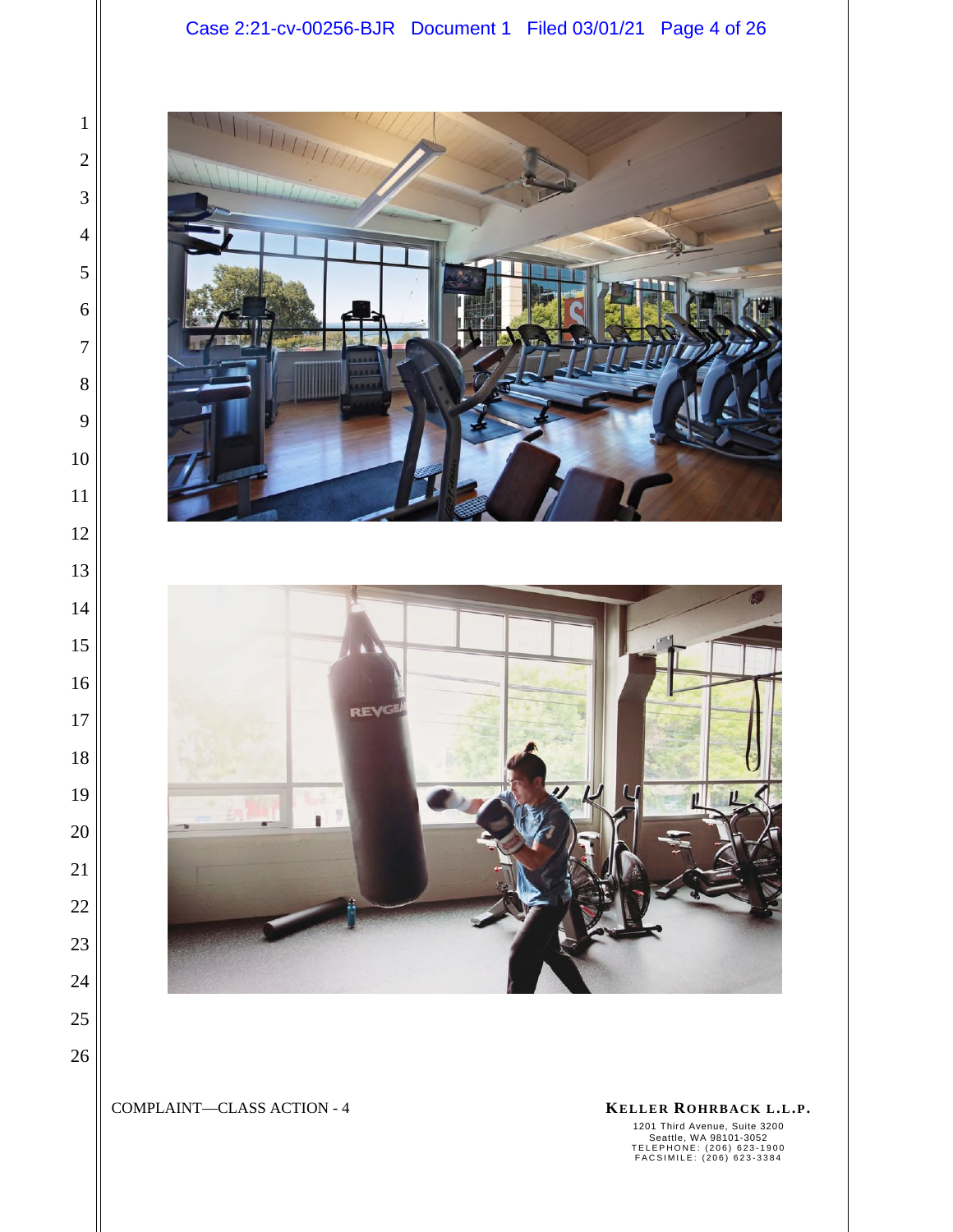# Case 2:21-cv-00256-BJR Document 1 Filed 03/01/21 Page 5 of 26





**COMPLAINT—CLASS ACTION - 5 KELLER ROHRBACK L.L.P.** 

1201 Third Avenue, Suite 3200 Seattle, WA 98101-3052 T E L E P H O N E : ( 2 0 6 ) 6 2 3 - 1 9 0 0 F A C S I M I L E : ( 2 0 6 ) 6 2 3 - 3 3 8 4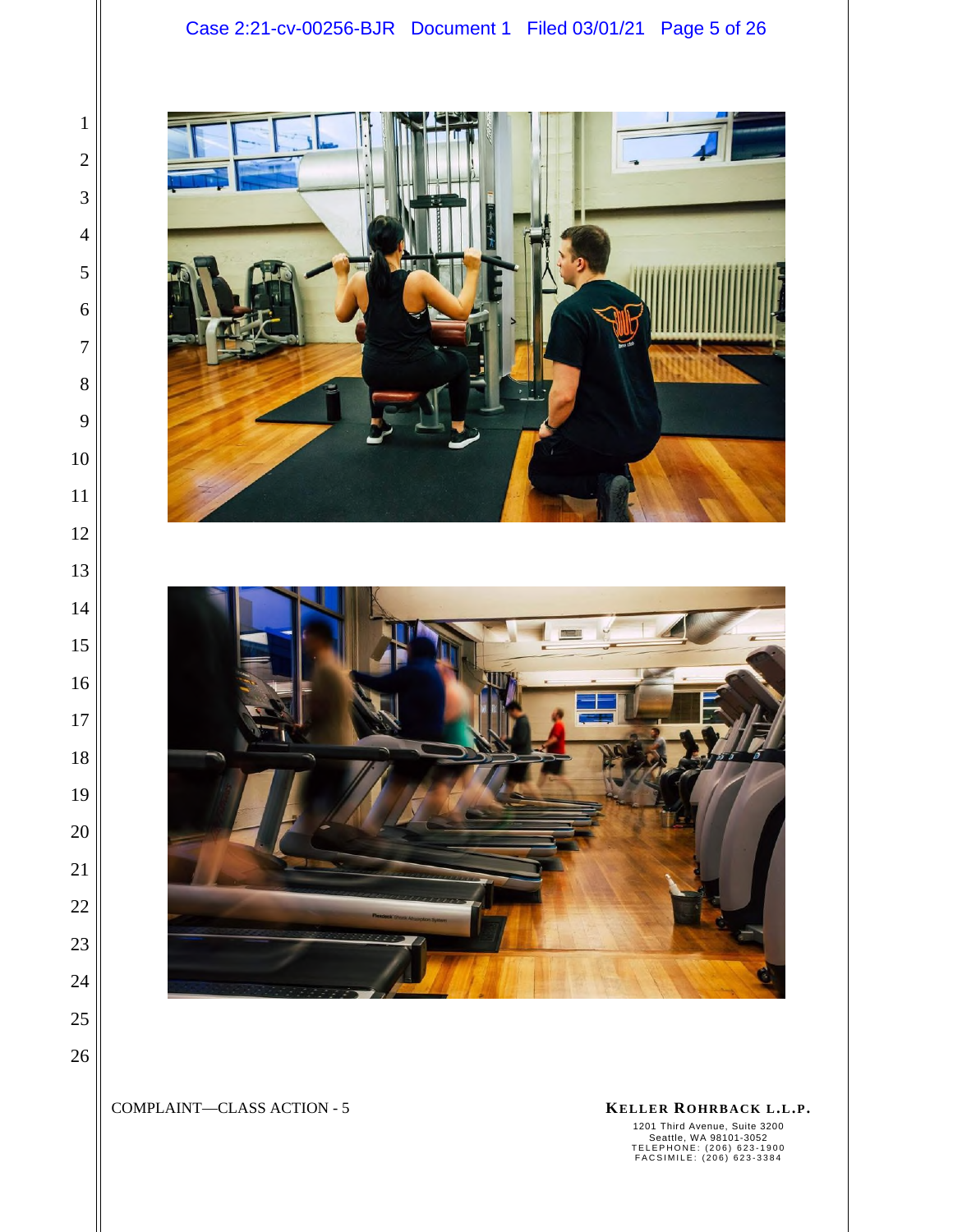

12. This lawsuit is filed to ensure that Plaintiff and other similarly-situated

policyholders receive the insurance benefits to which they are entitled and for which they paid.

13. Defendant issued one or more "all-risk" insurance policies to Plaintiff (the

**COMPLAINT—CLASS ACTION - 6 KELLER ROHRBACK L.L.P.** "Policy"), which provide broad property and business interruption coverage.

1201 Third Avenue, Suite 3200 Seattle, WA 98101-3052 T E L E P H O N E : ( 2 0 6 ) 6 2 3 - 1 9 0 0 F A C S I M I L E : ( 2 0 6 ) 6 2 3 - 3 3 8 4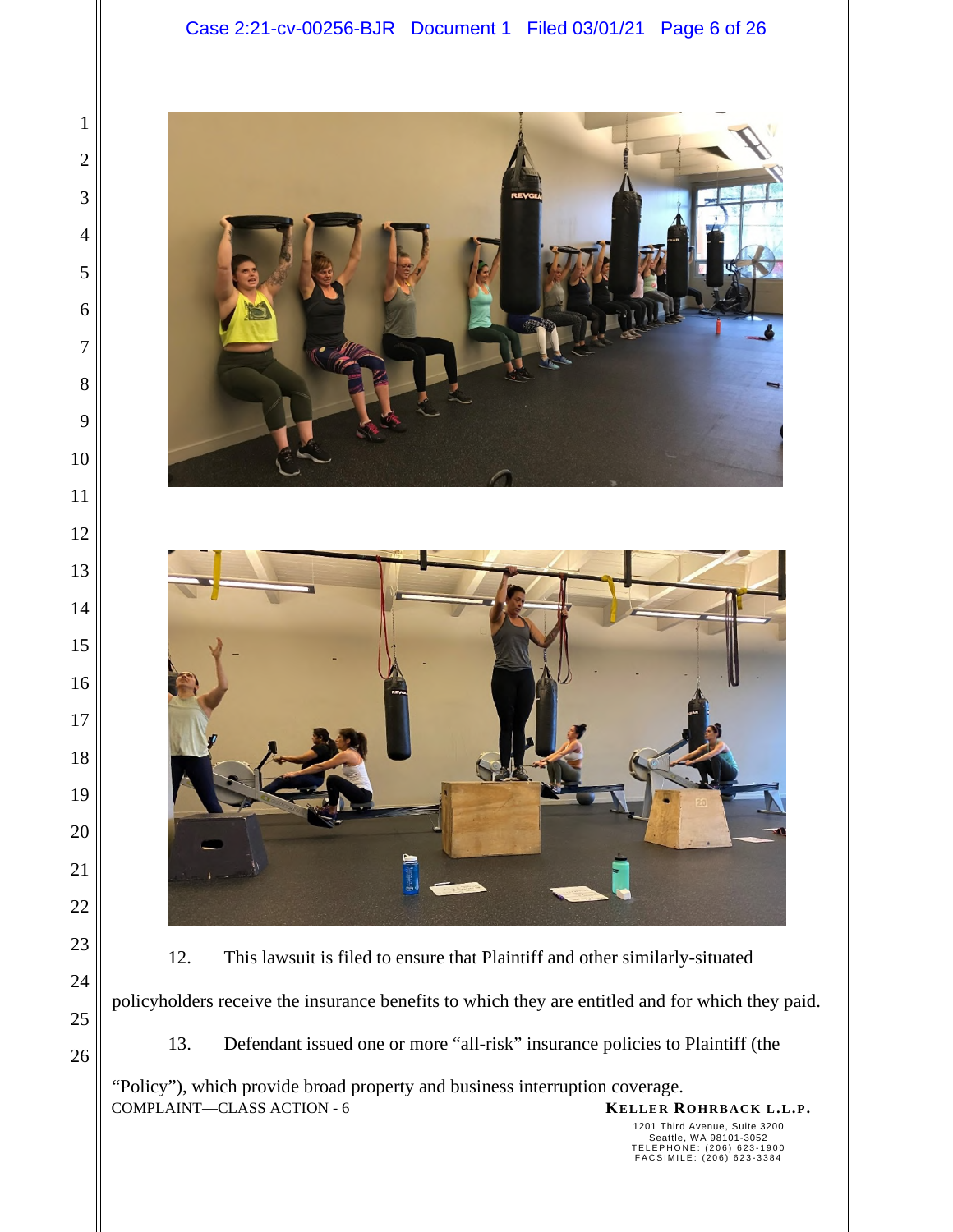14. The Policy includes a Building and Personal Property Coverage Form and related endorsements, with coverages that include Business Income and Extra Expense, Extended Business Income, Civil Authority, and a Coverage Extension and Special Property Coverage Form, insuring Soul Fitness's property, business equipment and machinery, and business income, with effective dates of July 1, 2019 to July 1, 2020.

15. The Policy described the insured occupancy of the premises as falling under the "Business Description" of "Health or Exercise Facilities."

16. The governmental response to the COVID-19 pandemic did not permit any operations or access to the premises consistent with "exercise facilities."

17. Plaintiff's business property includes property owned and/or leased by Plaintiff and used by Plaintiff and its customers for its specified business purposes, including machine and equipment-based physical fitness activities, exercise classes, and in-person workouts. Access to some or all of this property and Plaintiff's premises was prohibited by the governmental response to the COVID-19 pandemic.

18. Plaintiff's business property includes gym equipment such as rowing machines, treadmills, stationary bicycles, free weights, punching bags, boxing gloves, mats, bands, balls, weight machines, and other high-touch exercise equipment and fitness machines designed to increase heart and respiratory rate, and to promote cardiovascular fitness, strength, and flexibility.

19. Defendant promised to pay Plaintiff for "direct physical loss of or physical damage to" covered property, and its Policy includes coverages for risks of both "loss of or damage to" covered property.

**COMPLAINT—CLASS ACTION - 7 KELLER ROHRBACK L.L.P.**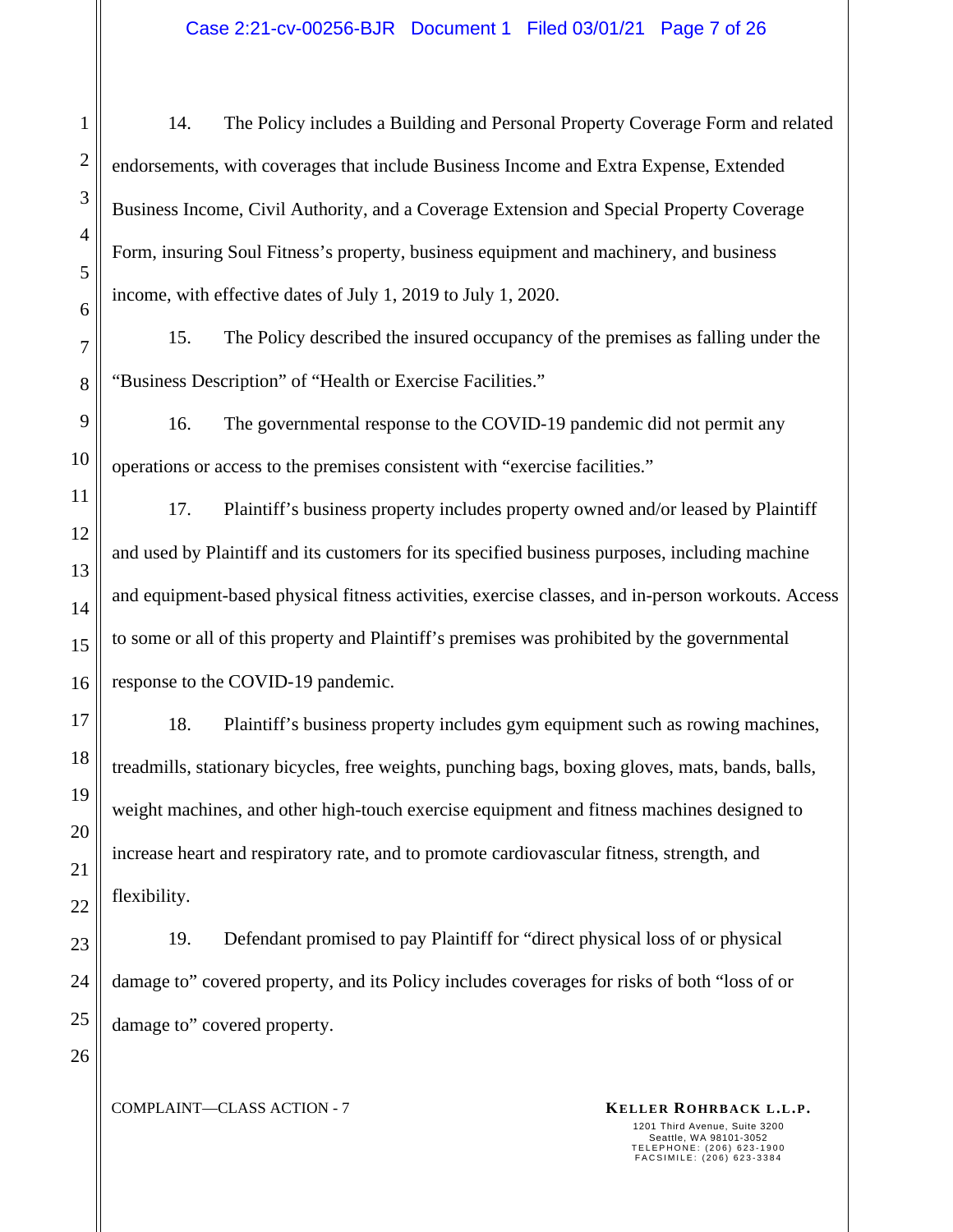20. The Policy expressly defines "Covered Causes of Loss" as meaning "direct physical loss."

21. On information and belief, Defendant and affiliated entities owned by the same parent company issued materially identical policies to thousands of businesses throughout Washington and in other states.

22. Plaintiff paid all premiums for the coverage when due.

23. On or about January 2020, the United States of America saw its first cases of persons infected by COVID-19, which has been designated a worldwide pandemic.

24. COVID-19 is a highly contagious virus that rapidly and easily spreads; it continues to spread across the United States, including in the State of Washington.

25. In many infected persons, COVID-19 causes severe illness and requires hospitalization, including intubation. The virus has killed over 500,000 people in the United States to date. Persons who survive the virus have experienced ongoing cognitive, neurological, and physical impacts from the virus, even after the virus is no longer actively detected in their bodies.

26. The COVID-19 virus is a physical substance that spreads from person to person through respiratory droplets that reach another person and that are produced when an infected person breathes, talks, coughs, or sneezes. It also spreads when virus respiratory droplets are exhaled and aerosolized, and deposited on a surface or object (e.g., weights, exercise equipment, handles, machinery, door knobs, touch screens, computer keyboards, water fountains, and writing or eating utensils) and those objects are then touched by another person who then touches

24 25 26

1

2

3

4

5

6

7

8

9

10

11

12

13

14

15

16

17

18

19

20

21

22

23

**COMPLAINT—CLASS ACTION - 8 KELLER ROHRBACK L.L.P.**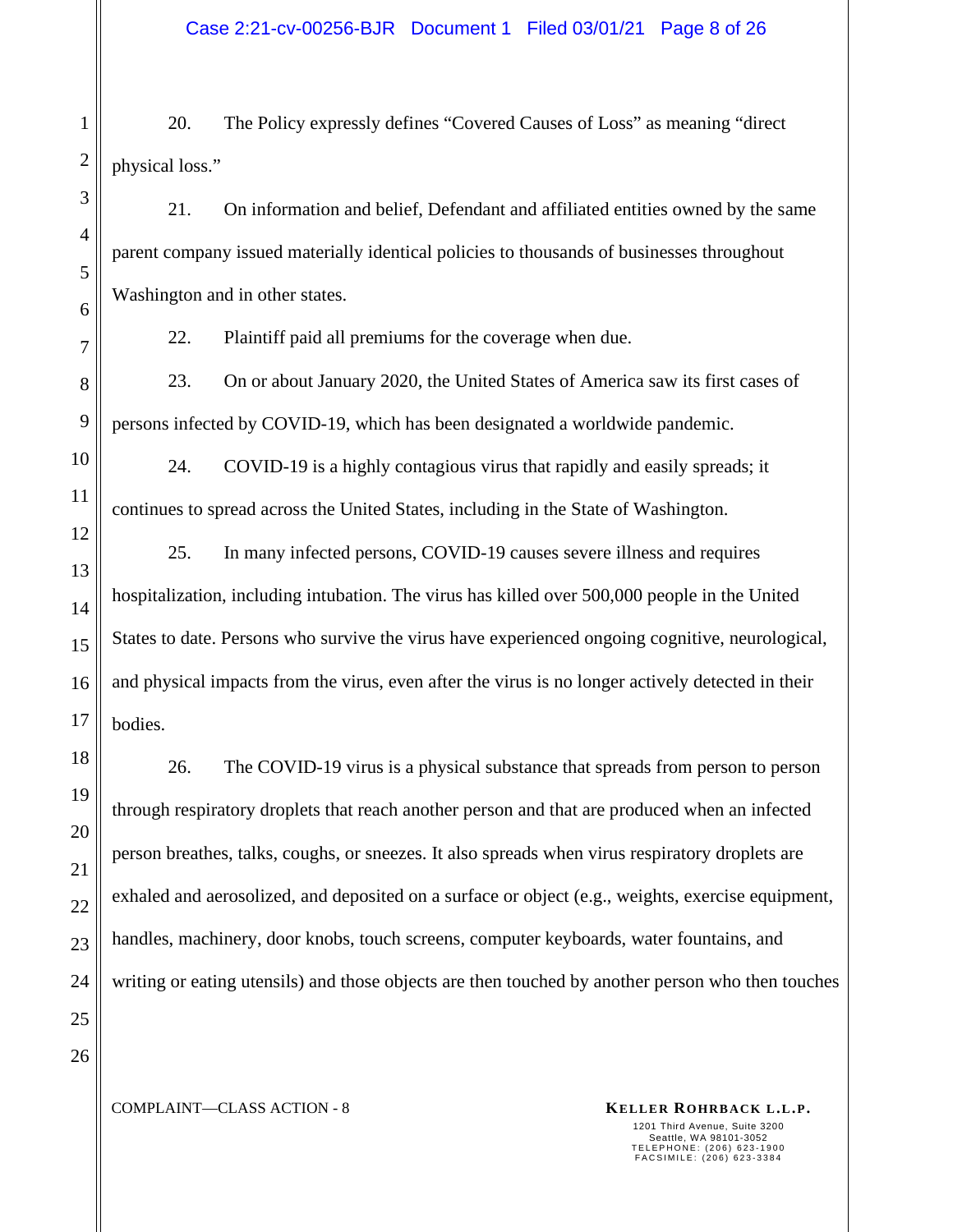their own mouth, nose, or eyes. COVID-19 is caused by a novel (new) coronavirus that has not previously been seen in humans.<sup>1</sup>

27. COVID-19 remains stable and transmittable in aerosols for up to three hours and up to two or three days on certain surfaces. Persons infected with COVID-19 can be asymptomatic. COVID-19 is spread by breathing, talking, and touching shared or common objects or surfaces. Guidance issued by the United States Centers for Disease Control and Prevention ("CDC") recommends avoiding indoor activities, maintaining social distance of at least six feet between people, and not sharing exercise items such as resistance bands, to slow or stop the spread of COVID-19.<sup>2</sup>

28. Public health data throughout the United States, and on a state-by-state basis, shows that COVID-19 has been detected in every state.

29. The first confirmed case of COVID-19 in King County, and indeed nationwide, was noted on January 21, 2020.<sup>3</sup>

30. Public health data throughout the United States shows the number of COVID-19 tests administered, the rate of positive testing, the numbers of persons diagnosed with COVID-19, the number of persons hospitalized due to COVID-19, the number of deaths from COVID-19, and other related statistics, by state, county, and sometimes by city.<sup>4</sup>

<sup>2</sup> *Coronavirus (COVID-19): Personal and Social Activities*, CDC (updated Feb. 19, 2021), https://www.cdc.gov/coronavirus/2019-ncov/daily-life-coping/personal-social-activities.html.

1201 Third Avenue, Suite 3200 Seattle, WA 98101-3052

TELEPHONE: (206) 623-1900<br>FACSIMILE: (206) 623-3384

1

<sup>1</sup> *See, e.g*., *Coronavirus (COVID-19): Frequently Asked Questions*, CDC (updated Feb. 25, 2021), https://www.cdc.gov/coronavirus/2019-ncov/faq.html.

<sup>3</sup> Casey McNertney, *Coronavirus in Washington State: A Timeline of the Outbreak Through March 2020*, KIRO 7 News (updated Apr. 3, 2020, 2:03 AM), https://www.kiro7.com/news/local/coronavirus-washington-statetimeline-outbreak/IM65JK66N5BYTIAPZ3FUZSKMUE/.

**COMPLAINT—CLASS ACTION - 9 KELLER ROHRBACK L.L.P.** <sup>4</sup> *See, e.g*., *Coronavirus in the U.S.: Latest Map and Case Count*, N.Y. Times (updated Feb. 26, 2021, 7:56 AM), https://www.nytimes.com/interactive/2020/us/coronavirus-us-cases.html?action=click&module=Top%20 Stories&pgtype=Homepage (reflecting COVID-19 statistics, on a state-by-state, county-by-county, and aggregated basis since March 2020).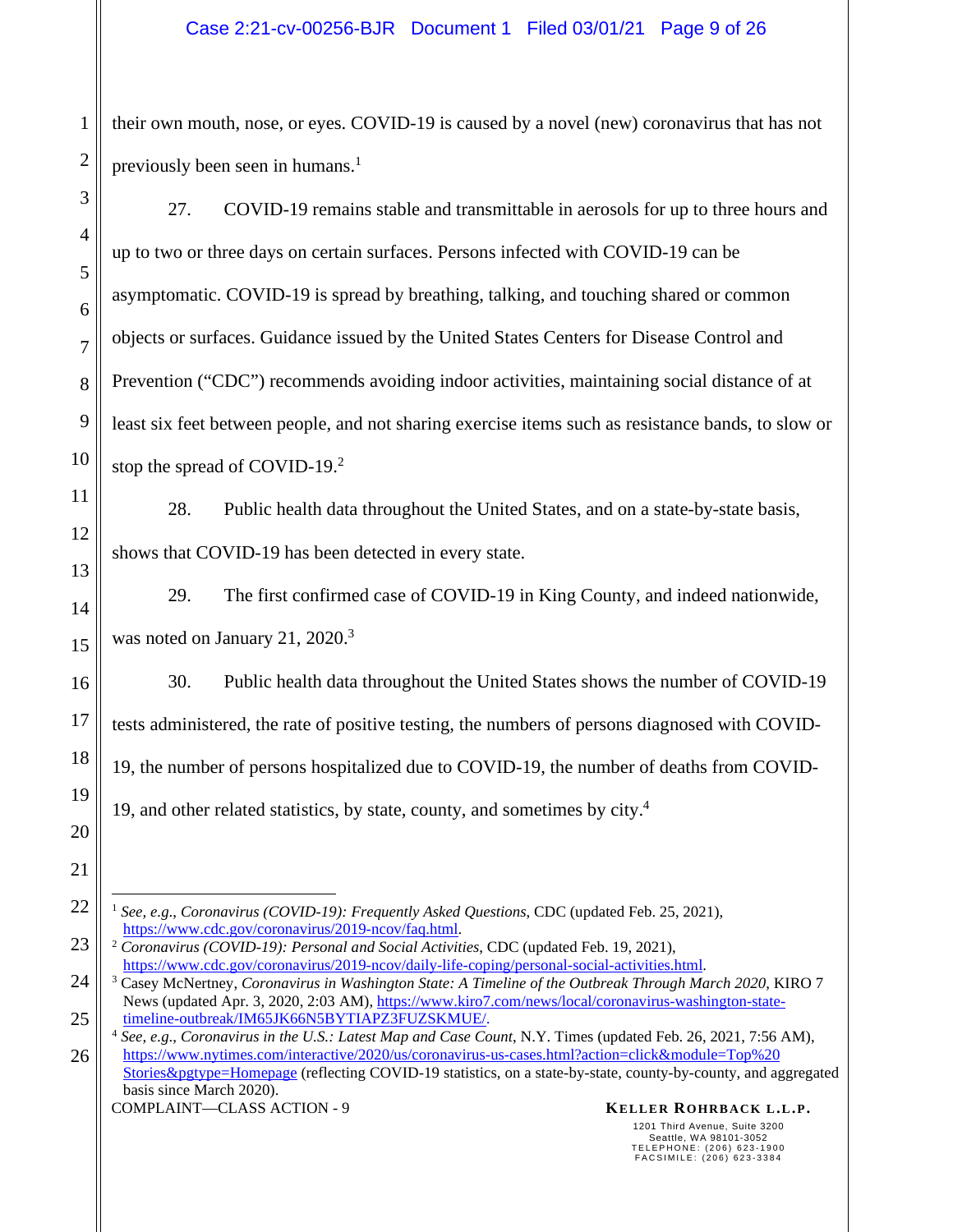31. As of February 24, 2021, at least 319,498 individuals in the State of Washington have tested positive for COVID-19, 18,155 have been hospitalized, and 4,942 have died due to the COVID-19 virus. $5$ 

32. As of February 24, 2021, at least 81,738 individuals in King County have tested positive for COVID-19, 5,117 have been hospitalized, and 1,390 have died due to the COVID-19 virus.<sup>6</sup>

33. The presence of any COVID-19 aerosolized or suspended droplets or particles in the air or otherwise circulating in an indoor environment renders that physical space, or physical property within that space, unsafe and unusable.

34. The presence of any COVID-19 aerosolized or suspended droplets or particles in the air or otherwise circulating in an indoor environment causes direct physical damage to property and/or direct physical loss of property.

35. The presence of any COVID-19 droplets or particles on physical surfaces renders items of physical property unsafe and unusable.

36. The presence of any COVID-19 droplets or particles on physical surfaces causes direct physical damage to property and/or direct physical loss of property.

37. The presence of people infected with or carrying COVID-19 particles at premises renders the premises, including property located at that premises, unsafe and unusable, resulting in direct physical damage and/or direct physical loss to the premises and property.

38. Loss of functionality of property that has not been physically altered constitutes direct physical loss of property and/or direct physical damage to property.

**COMPLAINT—CLASS ACTION - 10 KELLER ROHRBACK L.L.P.** 

<sup>5</sup> *COVID-19 Data Dashboard*, Wash. State Dep't of Health (last updated 2/25/21, 5:38 PM), https://www.doh.wa.gov/Emergencies/COVID19/DataDashboard. 6 *Id.*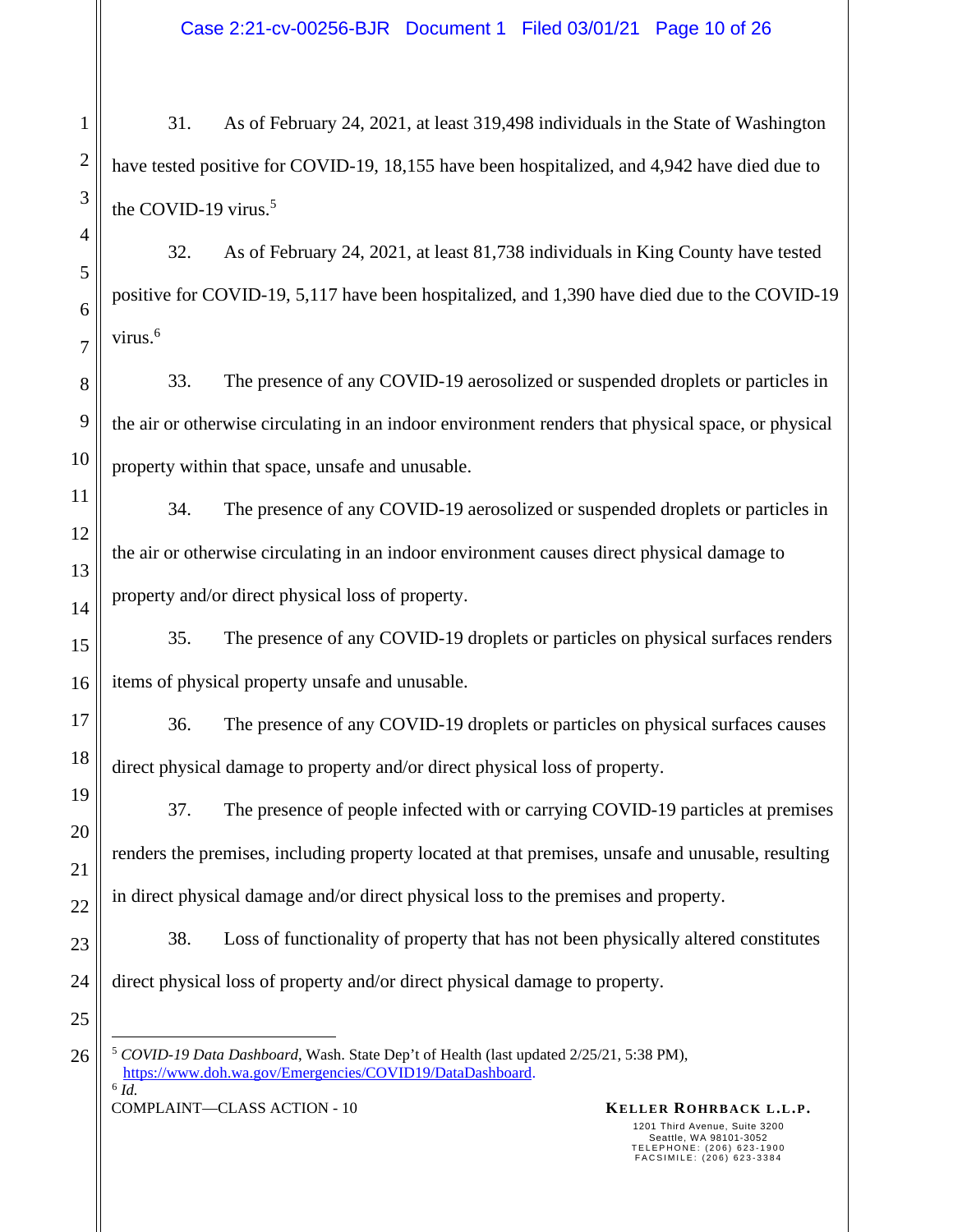39. Other premises and businesses in close proximity to Plaintiff were closed and suffered direct physical loss. This occurred at least through governmental orders affecting many such places.

40. On February 29, 2020, Washington Governor Jay Inslee issued Proclamation 20- 05, declaring a State of Emergency for all counties in the State of Washington as the result of the COVID-19 outbreak.<sup>7</sup>

41. Thereafter, Governor Inslee issued a series of certain proclamations and orders affecting many persons and businesses in Washington, whether infected with COVID-19 or not, requiring certain public health precautions.

42. Some local agencies acted even more quickly than the state. On February 27, 2020, the Northshore School District closed Bothell High School to completely disinfect the entire school because of concerns about the safety of school property stemming from COVID-19.<sup>8</sup> On March 2, 2020, Everett Public Schools Superintendent Dr. Ian B. Saltzman made a similar announcement closing schools, highlighting that Everett Schools would clean both schools and school buses.<sup>9</sup>

**COMPLAINT—CLASS ACTION - 11 KELLER ROHRBACK L.L.P.** 

1201 Third Avenue, Suite 3200 Seattle, WA 98101-3052 TELEPHONE: (206) 623-1900<br>FACSIMILE: (206) 623-3384

26

<sup>7</sup> Proclamation 20-05 of Washington Gov. Jay Inslee (Feb. 29, 2020),

https://www.governor.wa.gov/sites/default/files/proclamations/20-05%20Coronavirus%20(final).pdf. <sup>8</sup> *See* Michelle Reid, *Letter to Families: Bothell High School Closure*, Northshore School District (Feb. 26, 2020), https://www.nsd.org/blog/~board/superintendent-blog/post/letter-to-families-bothell-high-school-closure.

<sup>9</sup> *See* Ian B. Saltzman, *Superintendent's Message, March 2, 2020*, Everett Public Schools (Mar. 2, 2020), https://www.everettsd.org/Page/32622.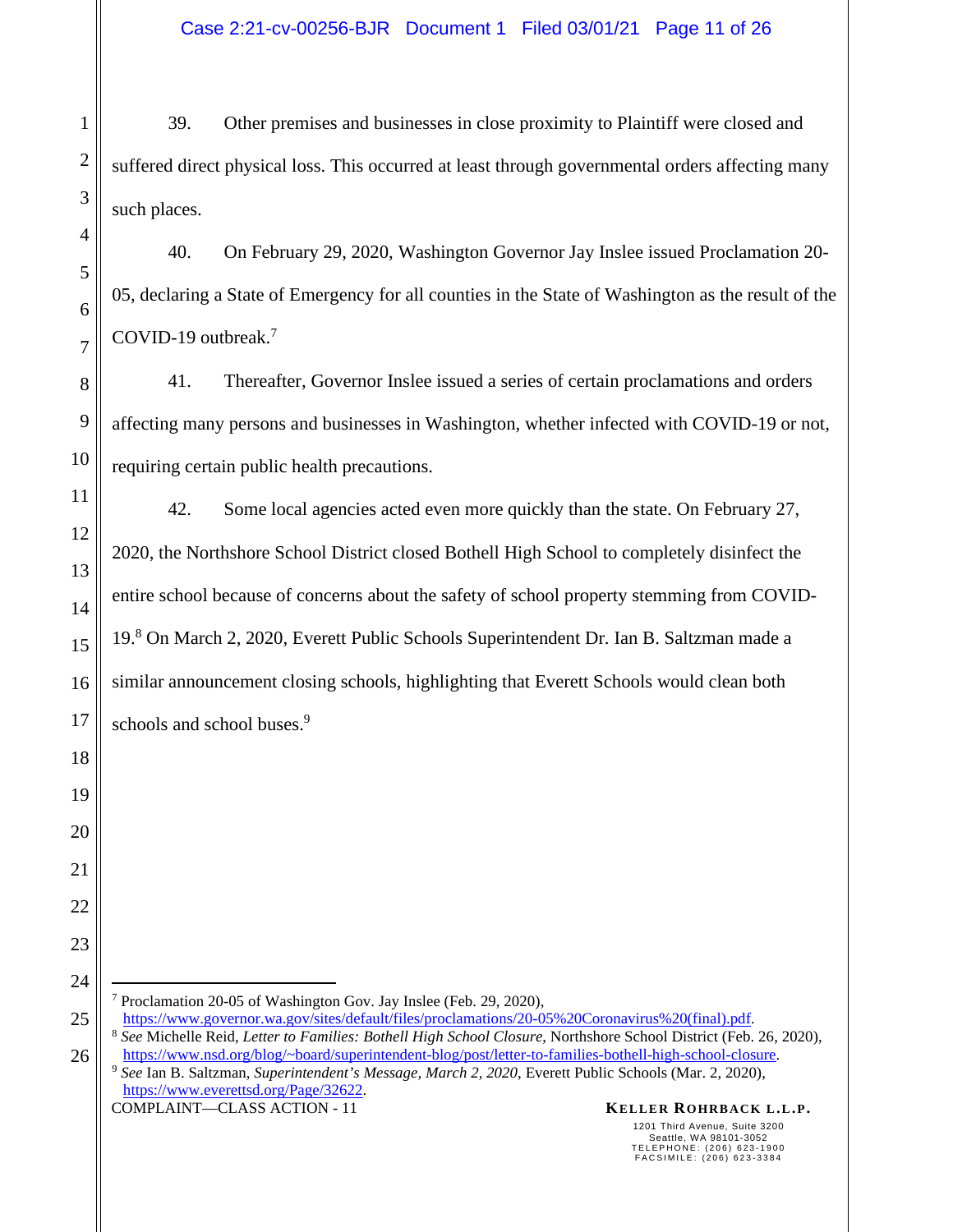# Case 2:21-cv-00256-BJR Document 1 Filed 03/01/21 Page 12 of 26

43. Issued March 12, 2020, Proclamation 20-08 closed all public and private K-12 schools in King, Pierce, and Snohomish counties.<sup>10</sup> Issued March 13, 2020, Proclamation 20-09 extended the school closure to the entire state. $^{11}$ 

44. As of this filing, K-12 schools in Seattle are still closed.

45. On March 13, 2020, Governor Inslee issued Proclamation 20-11, "Statewide Limits on Gatherings," which prohibited all gatherings of 250 people or more in all Washington counties, including King County.<sup>12</sup>

46. Issued March 16, 2020, Proclamation 20-13 closed theaters, gyms, performance venues, dance studios, bowling alleys, and indoor dining at restaurants.<sup>13</sup>

47. Proclamation 20-13 states that "the COVID-19 disease has and continues to spread quickly across the [S]tate of Washington, beyond the original community outbreaks in King, Pierce, and Snohomish counties."<sup>14</sup>

48. Proclamation 20-13 prohibits "any number of people from gathering in any public venue in which people congregate for purposes of . . . fitness and other similar activities."<sup>15</sup> The proclamation further prohibits "the operation of public venues in which people congregate for entertainment, social or recreational purposes, including but not limited to . . . gyms, fitness

<sup>10</sup> Proclamation 20-08 of Washington Gov. Jay Inslee (Mar. 12, 2020), https://www.governor.wa.gov/sites/default/files/proclamations/20-08%20Coronavirus%20%28tmp%29.pdf <sup>11</sup> Proclamation 20-09 of Washington Gov. Jay Inslee, *Statewide K-12 School Closures* (Mar. 13, 2020), https://www.governor.wa.gov/sites/default/files/proclamations/20- 09%20Coronavirus%20Schools%20Amendment%20%28tmp%29.pdf.

<sup>12</sup> Proclamation 20-11 of Washington Gov. Jay Inslee, *Statewide Limits on Gatherings* at p. 2 (Mar. 13, 2020), https://www.governor.wa.gov/sites/default/files/proclamations/20-

11%20Coronavirus%20Gatherings%20Amendment%20%28tmp%29.pdf. <sup>13</sup> Proclamation 20-13 of Washington Gov. Jay Inslee, *Statewide Limits: Food and Beverage Services, Areas of Congregation* (Mar. 16, 2020), https://www.governor.wa.gov/sites/default/files/proclamations/20- 13%20Coronavirus%20Restaurants-Bars%20%28tmp%29.pdf.

**COMPLAINT—CLASS ACTION - 12 KELLER ROHRBACK L.L.P.** 

<sup>14</sup> *Id.* at p. 1.

<sup>15</sup> *Id.* at p. 2.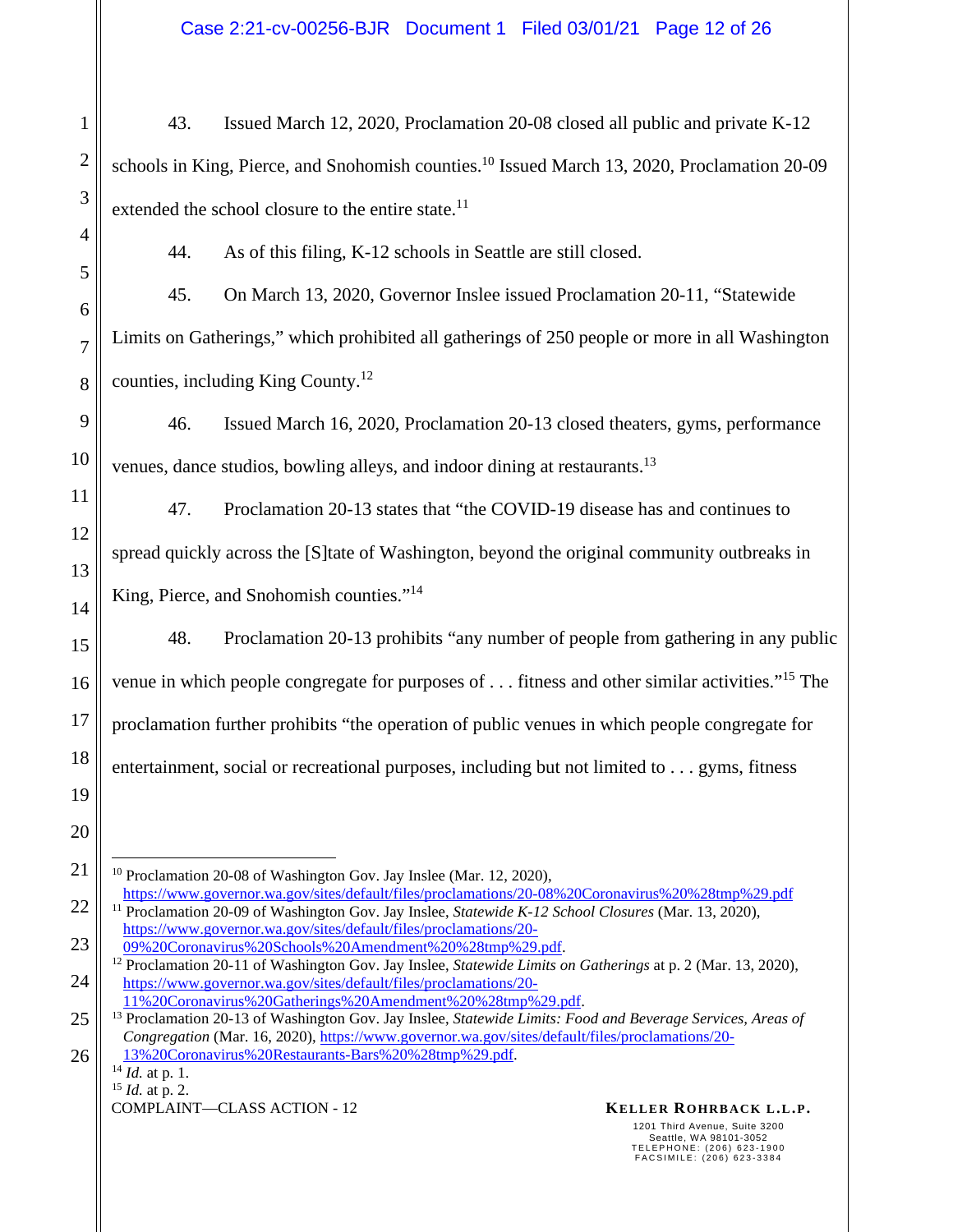centers . . . and other similar venues, which prohibition shall remain in effect until midnight on March 31, 2020, unless extended beyond that date."<sup>16</sup>

49. Proclamation 20-13 states that one of the reasons for its restrictions is that "the worldwide COVID-19 pandemic and its progression in Washington State continues to threaten the life and health of our people as well as the economy of Washington State, and remains a public disaster affecting life, health, property, or the public peace."<sup>17</sup>

50. On information and belief, Proclamation 20-13 refers to property damage throughout the State of Washington, including in King County where Plaintiff's business is located.

51. On March 16, 2020, Governor Inslee issued Proclamation 20-14, "Reduction of Statewide Limits on Gatherings," which prohibited gatherings of fifty people or more in all Washington counties, including King County, and further prohibited gatherings of fewer people unless organizers of such gatherings complied with social distancing and sanitation guidelines.<sup>18</sup>

52. Issued March 19, 2020, Proclamation 20-24 placed restrictions on non-urgent medical and dental services, largely shuttering those offices.<sup>19</sup>

53. On March 23, 2020, Governor Inslee issued Proclamation 20-25, "Stay Home – Stay Healthy."<sup>20</sup> The proclamation, which amends Proclamation 20-05, requires that "[a]ll

<sup>16</sup> *Id.* at p. 3.

<sup>17</sup> *Id.* at p. 1.

<sup>18</sup> Proclamation 20-14 of Washington Gov. Jay Inslee, *Reduction of Statewide Limits on Gatherings* (Mar. 16, 2020), https://www.governor.wa.gov/sites/default/files/proclamations/20-14%20COVID-19%20- %20Prohibitions%20on%20Gatherings%20%28tmp%29.pdf.

<sup>19</sup> Proclamation 20-24 of Washington Gov. Jay Inslee, *Restrictions on Non Urgent Medical Procedures* (Mar. 19, 2020), https://www.governor.wa.gov/sites/default/files/proclamations/20-24%20COVID-19%20nonurgent%20medical%20procedures%20%28tmp%29.pdf.

**COMPLAINT—CLASS ACTION - 13 KELLER ROHRBACK L.L.P.** 26 <sup>20</sup> Proclamation 20-25 of Washington Gov. Jay Inslee, *Stay Home – Stay Healthy* (Mar. 23, 2020), https://www.governor.wa.gov/sites/default/files/proclamations/20-25%20Coronovirus%20Stay%20Safe-Stay%20Healthy%20%28tmp%29%20%28002%29.pdf.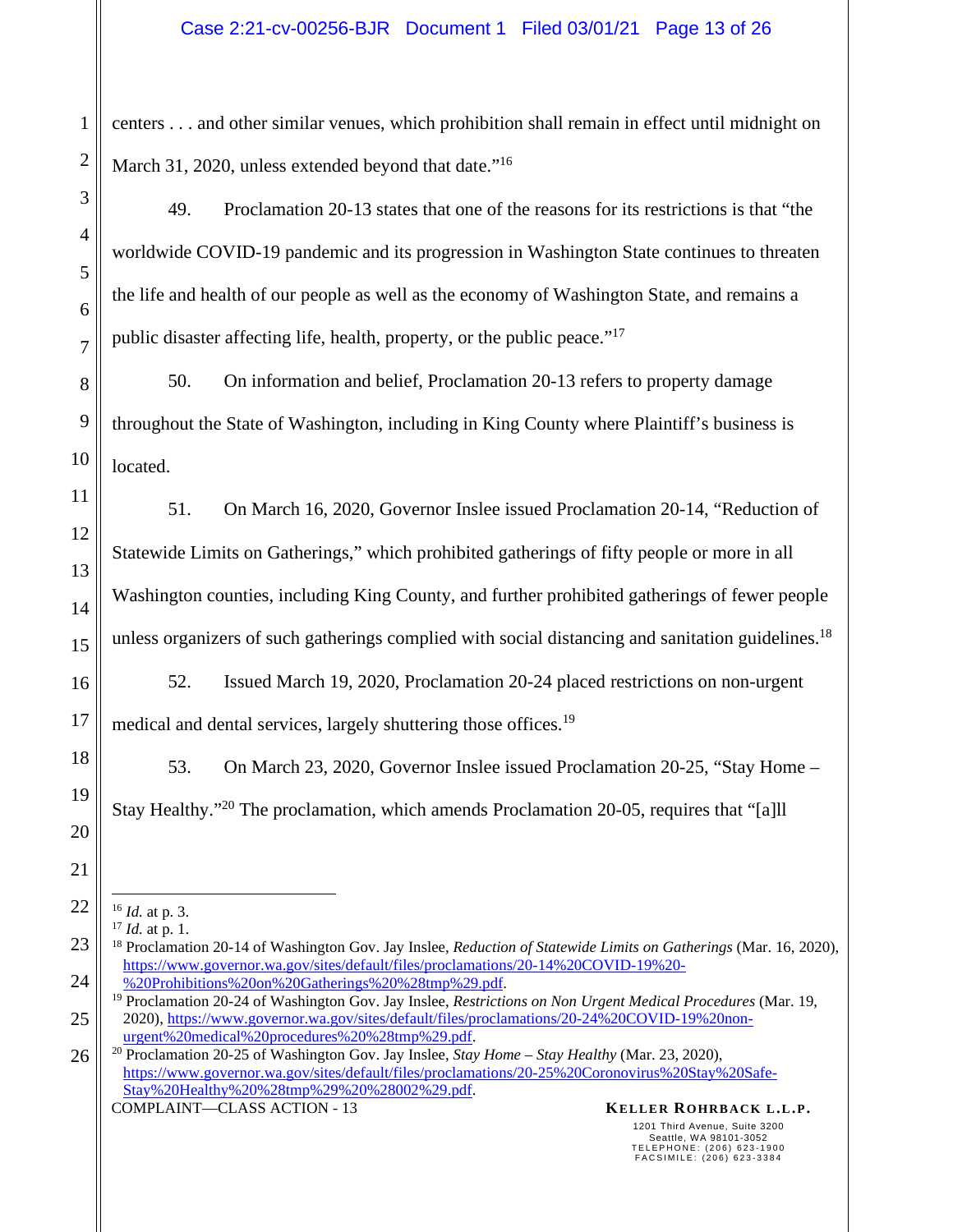### Case 2:21-cv-00256-BJR Document 1 Filed 03/01/21 Page 14 of 26

people in Washington State [] immediately cease leaving their home or place of residence except: (1) to conduct or participate in essential activities, and/or (2) for employment in essential business services."<sup>21</sup> The proclamation prohibits "all non-essential businesses in Washington State from conducting business, within the limitations provided herein."<sup>22</sup>

54. Proclamation 20-25 continues a State of Emergency, and states that "the worldwide COVID-19 pandemic and its progression in Washington State continues to threaten the life and health of our people as well as the economy of Washington State, and remains a public disaster affecting life, health, property or the public peace."<sup>23</sup>

55. On August 3, 2020, Governor Inslee issued additional restrictions regarding the operation of indoor fitness gyms and studios, effective as of August 10, 2020.<sup>24</sup>

56. On November 15, 2020, Governor Inslee issued Proclamation 20-25.8, "Stay Safe *–* Stay Healthy" "Rollback of County-by-County Phased Reopening Responding to a COVID-19 Outbreak Surge," which amended Proclamation 20-05 and 20-25, *et seq*. <sup>25</sup> The proclamation again closed restaurants and bars for indoor dine-in service, and decreed, "Fitness Facilities and Gyms are closed for indoor operations."<sup>26</sup>

57. Proclamation 20-25.8 also prohibits indoor operations at a variety of business locations throughout Seattle and King County and elsewhere in the State of Washington,

<sup>21</sup> *Id.* at p. 3.

1

2

3

4

5

6

7

8

9

10

11

12

13

14

15

16

17

18

19

20

21

22

23

24

25

26

<sup>23</sup> *Id.* at p. 1.

<sup>22</sup> *Id.* at p. 2.

<sup>24</sup> Memorandum of Washington Gov. Jay Inslee, *Indoor Fitness and Training – Proclamation 20-25, et seq.* (Aug. 3, 2020),

https://www.governor.wa.gov/sites/default/files/COVID19Phase2FitnessMemo.pdf?utm\_medium=email&utm\_so urce=govdelivery.

<sup>25</sup> Proclamation 20-25.8 of Washington Gov. Jay Inslee, *"Stay Home – Stay Healthy" Rollback of County-by-County Phased Reopening Responding to a COVID-19 Outbreak Surge* (Mar. 23, 2020), https://www.governor.wa.gov/sites/default/files/proclamations/proc\_20-25.8.pdf.

<sup>26</sup> *See id.* at pp. 3-4.

**COMPLAINT—CLASS ACTION - 14 KELLER ROHRBACK L.L.P.**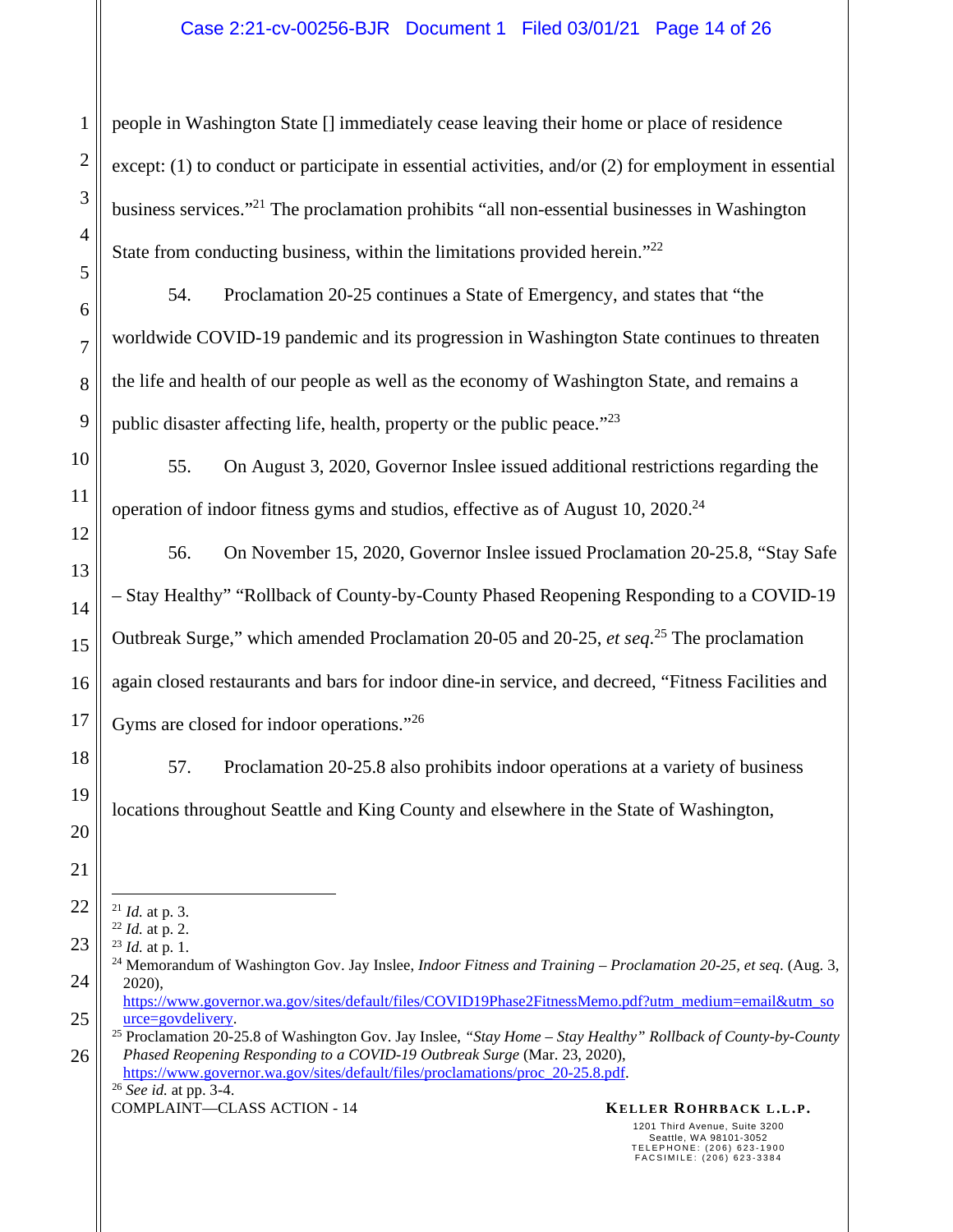### Case 2:21-cv-00256-BJR Document 1 Filed 03/01/21 Page 15 of 26

including but not limited to restaurants and bars, bowling centers, movie theaters, museums, and in-store retail. $27$ 

58. Governor Inslee's proclamations and orders related to the COVID-19 pandemic (collectively, "the proclamations and orders") have been extended and modified from time to time.

59. By order of Governor Inslee, exercise studios, gyms, and workout facilities, including Plaintiff's gym, were prohibited from operating their businesses except according to the terms of the proclamation and orders.

60. Plaintiff has complied with the proclamations and orders which have required it to close, suspend, and/or curtail its business.

61. Among other things, Plaintiff complied with the proclamations and orders by preventing the public, including its customers and employees, from entering its place of business to participate in business activities such as exercise classes and fitness activities which were routine and allowed prior to the issuance of the proclamations and orders.

62. In order to comply with the proclamations and orders, Plaintiff was forced to suspend its business and incur extra expense.

63. Due to Governor Inslee's orders, beginning on or about March 16, 2020, Plaintiff was unable to use its physical business tenancy and other insured property therein for their intended purposes.

64. Plaintiff invested in its business property, insured the business property, and insured the income derived from its business property, but Plaintiff was deprived of its property's functionality due to the government's response to the COVID-19 pandemic.

**COMPLAINT—CLASS ACTION - 15 KELLER ROHRBACK L.L.P.** <sup>27</sup> *Id.*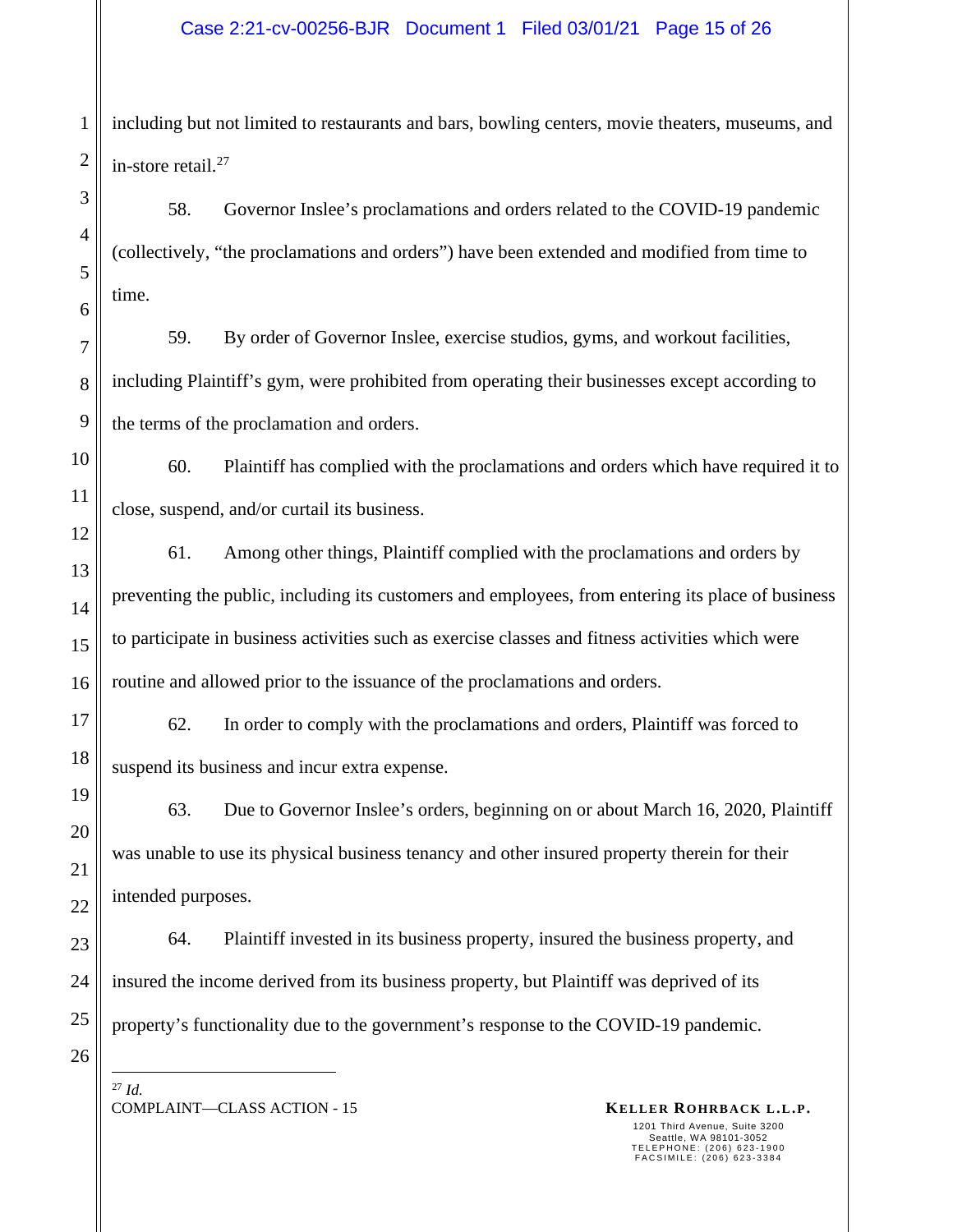65. Loss caused by Governor Inslee's orders and proclamations and/or related to COVID-19 rendered Plaintiff's property unusable for its intended and insured purpose.

66. Governors and civil authorities in other states have issued similar orders and proclamations, for similar reasons.

67. Plaintiff's property and covered movable business property have sustained direct physical loss and/or damage related to COVID-19, property damage related to COVID-19, and/or the proclamations and orders.

68. Plaintiff's property will continue to sustain direct physical loss or damage covered by the Policy, including but not limited to business interruption, extra expense, interruption by civil authority, and other expenses.

69. Plaintiff suffered direct physical loss of use of the covered properties for its intended purposes.

70. As a result of the above, Plaintiff has experienced and will experience loss covered by Defendant's Policy.

71. Plaintiff's suspension of its business in response to the proclamations and orders caused Plaintiff to suffer a business loss.

72. Plaintiff complied with all requirements in the Policy.

73. Plaintiff filed a claim with Defendant for its losses covered by the Policy in or about March 2020.

74. Defendant denied coverage to Plaintiff by letter dated May 11, 2020.

75. Defendant made no meaningful investigation of Plaintiff's claim or its loss.

76. Defendant's letter denying coverage to Plaintiff, states in part:

**COMPLAINT—CLASS ACTION - 16 KELLER ROHRBACK L.L.P.**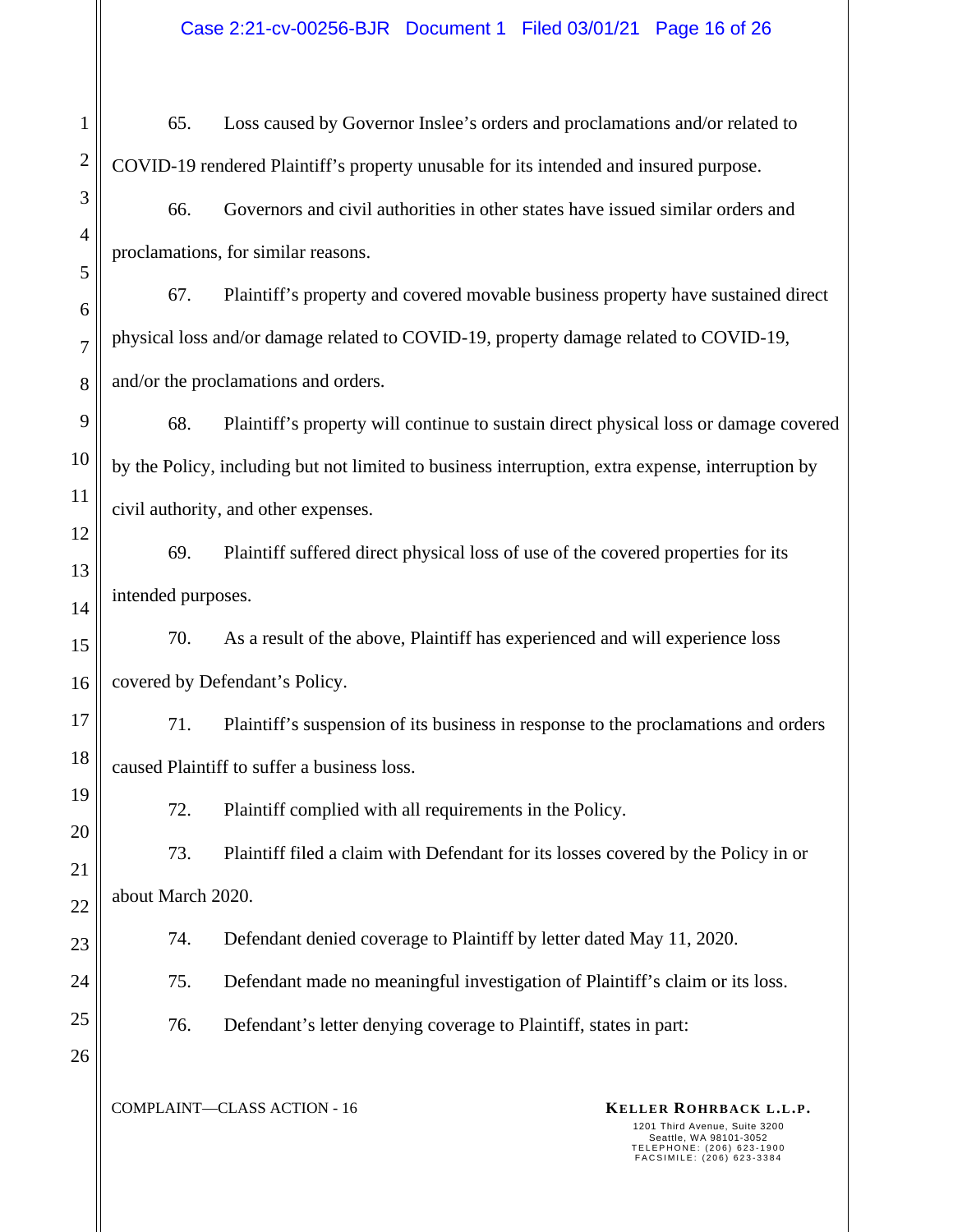### Case 2:21-cv-00256-BJR Document 1 Filed 03/01/21 Page 17 of 26

The Insured presents a claim for loss of business income. The Insured estimates it [sic] losses to date as \$114,000, although that is subject to change as the mandated closure continues. In order to resume full or partial operations, the government mandated shutdown needs to be lifted. The Insured notes it has been unable to mitigate its damages as result of the mandated shutdown.

77. Upon information and belief, Defendant has denied all claims submitted to it for business income coverage that relate to governmental proclamations or orders and/or COVID-19.

78. Upon information and belief, Defendant has undertaken no meaningful investigation regarding whether there is any presence of COVID-19 at Plaintiff's insured premises.

79. Upon information and belief, Defendant has undertaken no meaningful investigation regarding the timing, scope, or impact of governmental proclamations or closure orders that affect its insured's business or business property.

80. Upon information and belief, Defendant has undertaken no meaningful investigation regarding the community spread of COVID-19 in the vicinity of Plaintiff's business.

81. Upon information and belief, Defendant has denied and will deny coverage to Plaintiff and all other similarly situated policyholders based on Defendant's uniform policy to deny business interruption claims stemming from government closure orders related to COVID-19.

82. Defendant's across-the-board coverage denials are not consistent with its policy language and with its obligations to investigate losses arising under its policies. Courts have found coverage or reasonable grounds for coverage during the COVID-19 pandemic in one or more ways, including based on (1) the actual or potential presence of virus in the air in the vicinity of the policyholder's business; (2) the necessity of modifying physical behaviors through

**COMPLAINT—CLASS ACTION - 17 KELLER ROHRBACK L.L.P.**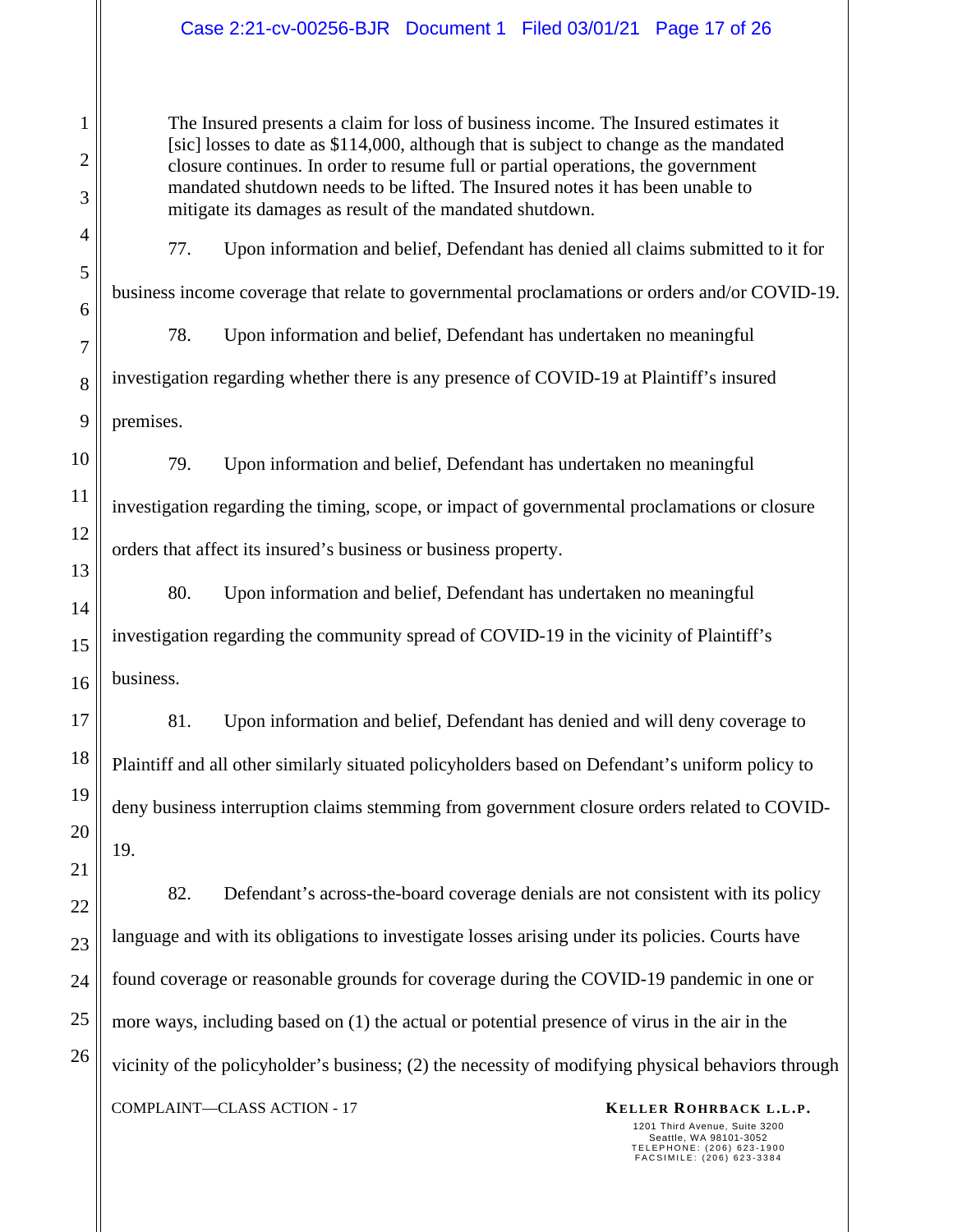the use of social distancing, avoiding confined indoor spaces, and/or not congregating in the same physical area as others; (3) governmental orders requiring that physical spaces such as the policyholder's business be shut down or that other property not be used for its insured business purposes; and/or (4) the need to mitigate the threat or actual physical presence of virus on doorhandles, tables, silverware, surfaces, equipment, in heating and air conditioning systems and any other places where virus may be found.

1

2

3

4

5

6

7

8

9

10

11

12

13

14

15

16

17

18

19

20

21

22

23

24

25

26

# **V. CLASS ACTION ALLEGATIONS**

83. This matter is brought by Plaintiff on behalf of itself and those similarly situated, under Federal Rules of Civil Procedure 23(b)(1), 23(b)(2), and 23(b)(3).

84. The Classes that Plaintiff seeks to represent are defined as:

A. *Business Income Breach of Contract Class:* All persons and entities in the United States issued an Allied World policy with Business Income Coverage who suffered a suspension of their business at the covered premises related to COVID-19 and/or orders issued by Governor Inslee, other Governors, and/or other civil authorities and whose Business Income claim has been denied by Allied World.

B. *Business Income Declaratory Relief Class:* All persons and entities in the United States issued an Allied World policy with Business Income Coverage who suffered a suspension of their business at the covered premises related to COVID-19 and/or orders issued by Governor Inslee, other Governors, and/or other civil authorities.

C. *Extended Business Income Breach of Contract Class:* All persons and entities in the United States issued an Allied World policy with Extended Business Income Coverage who suffered a suspension of their business at the covered premises related to COVID-19 and/or orders issued by Governor Inslee, other Governors, and/or

**COMPLAINT—CLASS ACTION - 18 KELLER ROHRBACK L.L.P.**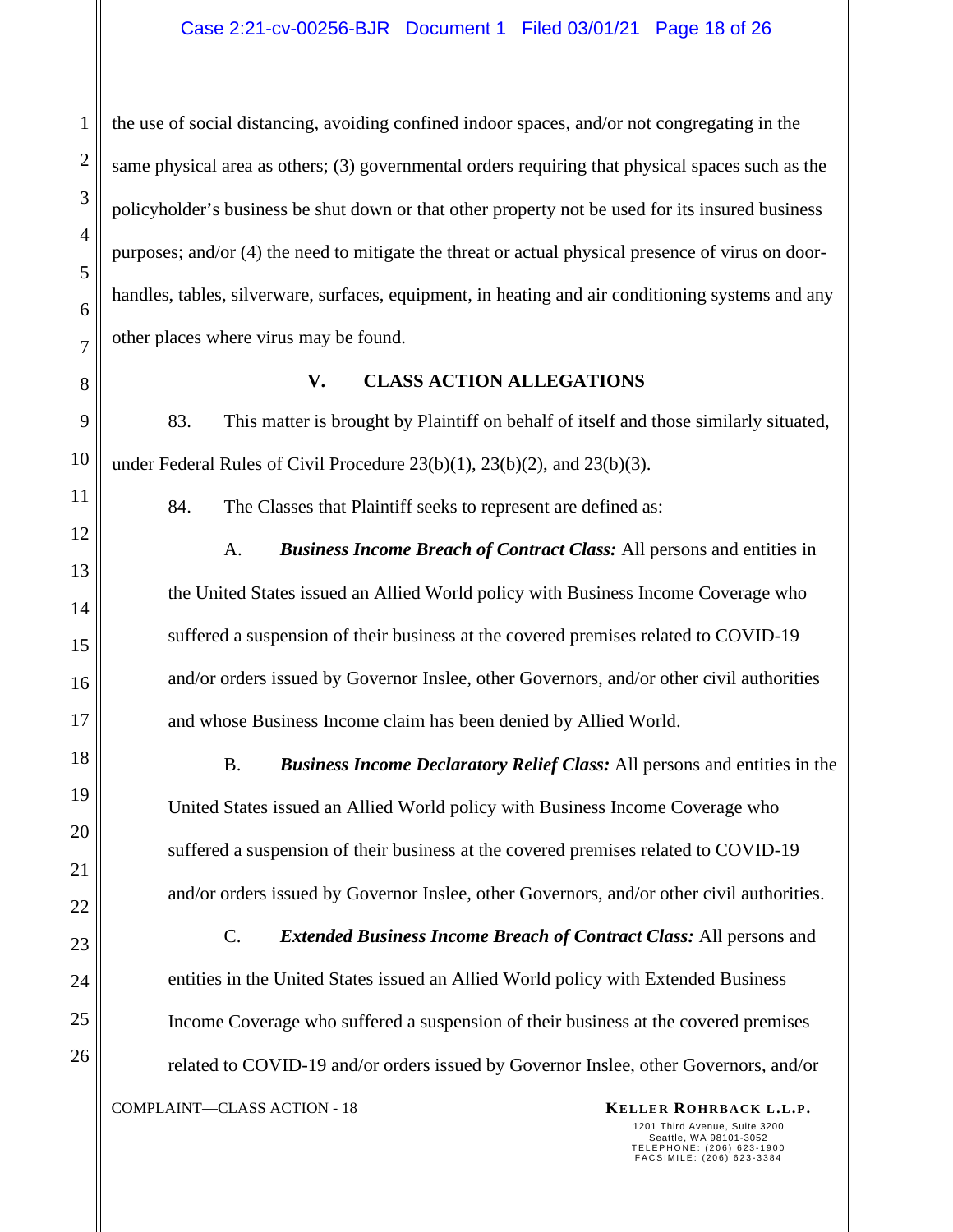other civil authorities and whose Extended Business Income claim has been denied by Allied World.

D. *Extended Business Income Declaratory Relief Class:* All persons and entities in the United States issued an Allied World policy with Extended Business Income Coverage who suffered a suspension of their business at the covered premises related to COVID-19 and/or orders issued by Governor Inslee, other Governors, and/or other civil authorities.

E. *Extra Expense Breach of Contract Class***:** All persons and entities in the United States issued an Allied World policy with Extra Expense Coverage who sought to minimize losses from the suspension of their business at the covered premises in connection with COVID-19 and/or orders issued by Governor Inslee, other Governors, and/or other civil authorities and whose Extra Expense claim has been denied by Allied World.

F. *Extra Expense Declaratory Relief Class:* All persons and entities in the United States issued an Allied World policy with Extra Expense Coverage who sought to minimize losses from the suspension of their business at the covered premises in connection with COVID-19 and/or orders issued by Governor Inslee, other Governors, and/or other civil authorities.

G. *Civil Authority Breach of Contract Class:* All persons and entities in the United States issued an Allied World policy with Civil Authority Coverage who suffered a suspension of their business at the covered premises related to COVID-19 and/or orders issued by Governor Inslee, other Governors, and/or other civil authorities and whose Civil Authority claim has been denied by Allied World.

**COMPLAINT—CLASS ACTION - 19 KELLER ROHRBACK L.L.P.**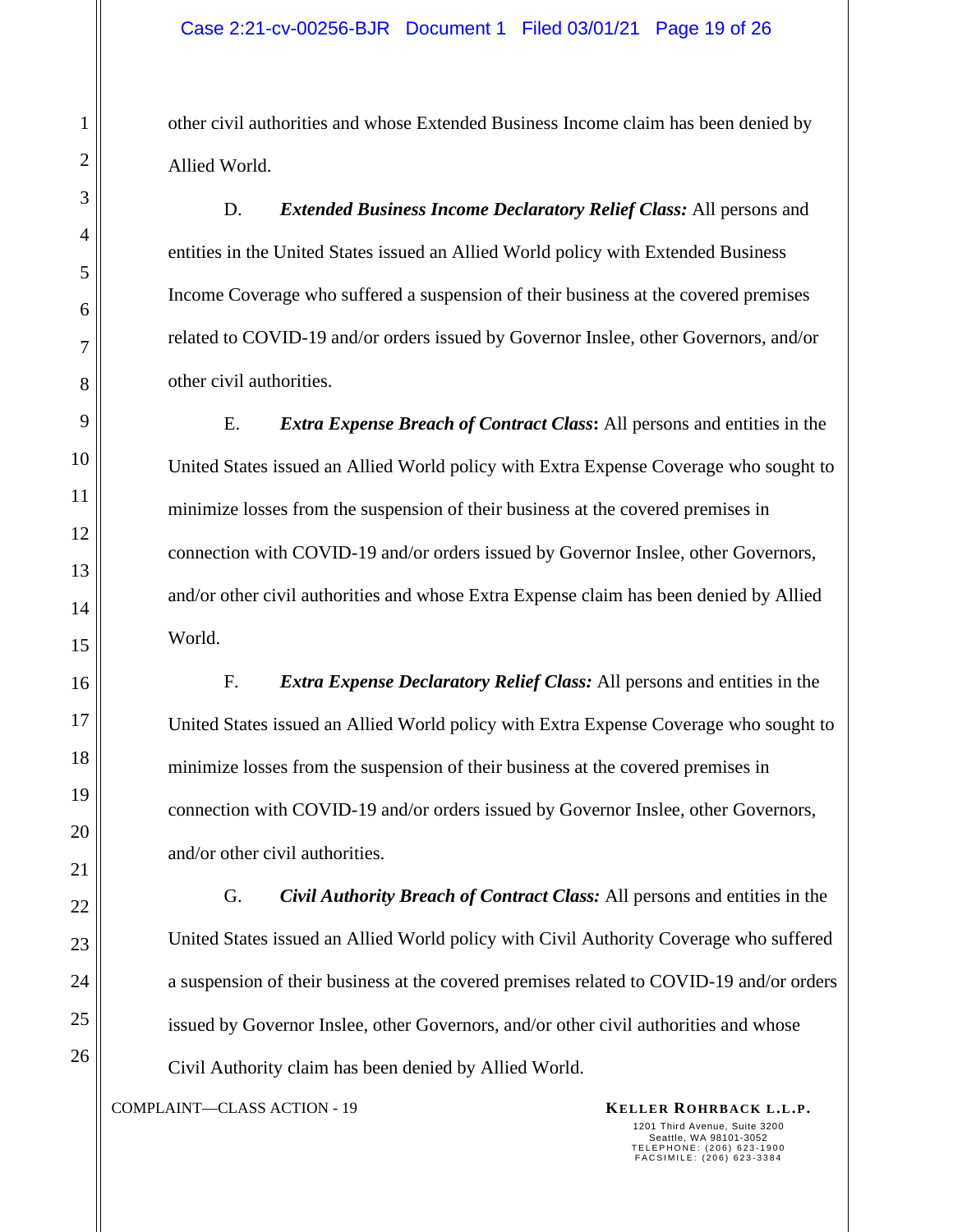H. *Civil Authority Declaratory Relief Class:* All persons and entities in the United States issued an Allied World policy with Civil Authority Coverage who suffered a suspension of their business at the covered premises related to COVID-19 and/or orders issued by Governor Inslee, other Governors, and/or other civil authorities.

85. Excluded from the Classes are Defendant's officers, directors, and employees; the judicial officers and associated court staff assigned to this case; and the immediate family members of such officers and staff. Plaintiff reserves the right to amend the Class definitions based on information obtained in discovery.

86. This action may properly be maintained on behalf of each proposed Class under the criteria of Federal Rule of Civil Procedure 23.

87. **Numerosity**: The members of the Class are so numerous that joinder of all members would be impractical. Plaintiff is informed and believes that each proposed Class has hundreds of members. The precise number of Class Members can be ascertained through discovery, which will include Defendant's records of policyholders.

88. **Commonality and Predominance**: Common questions of law and fact predominate over any questions affecting only individual members of the Class. Common questions include, but are not limited to, the following:

A. Whether the Class Members suffered covered losses based on common policies issued to members of the Class;

B. Whether Allied World acted in a manner common to the Class by wrongfully and uniformly denying claims for coverage relating to COVID-19 and/or orders issued by Governor Inslee, other Governors, and/or other civil authorities on the same grounds and/or otherwise in breach of the law of contracts;

**COMPLAINT—CLASS ACTION - 20 KELLER ROHRBACK L.L.P.**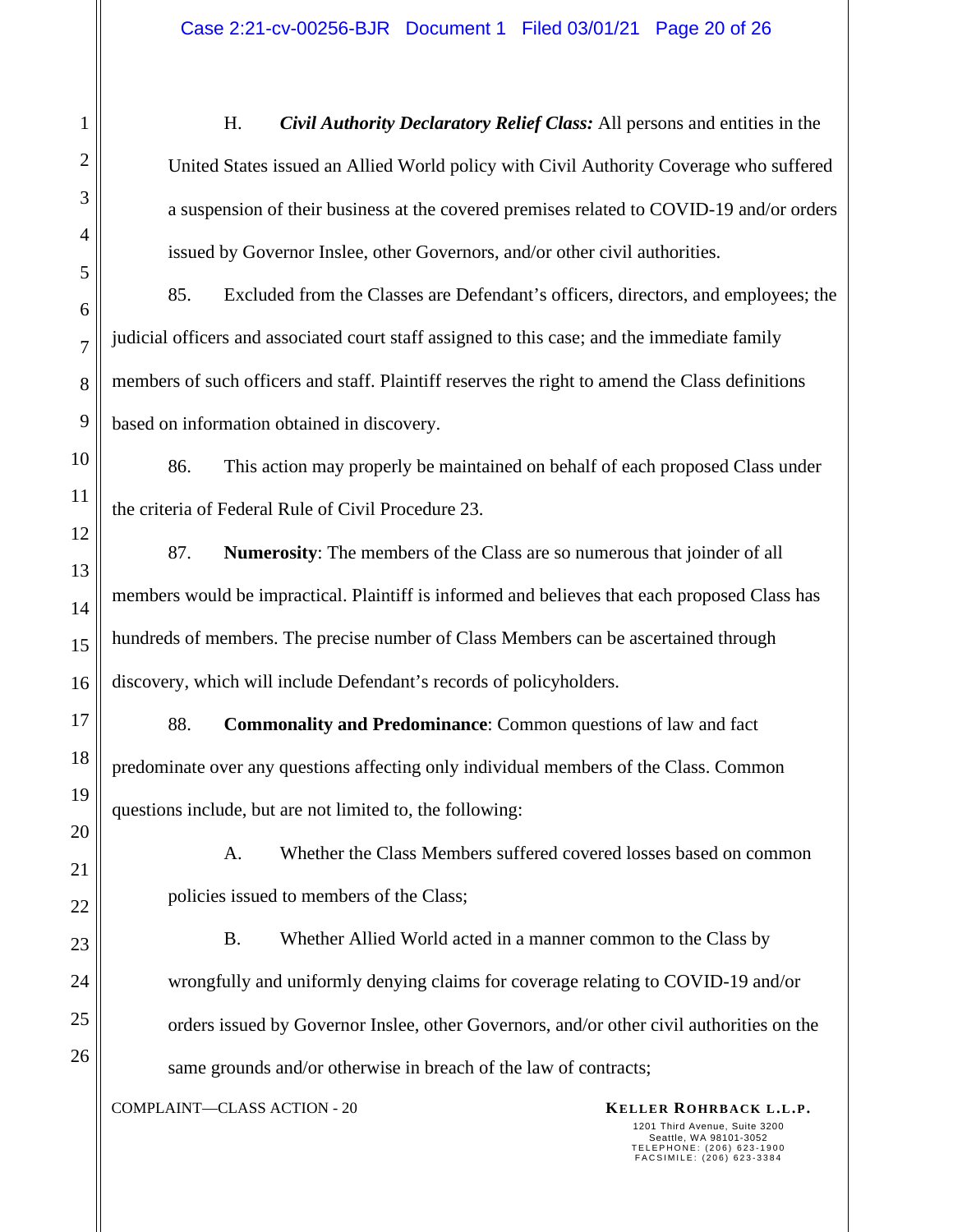C. Whether Business Income Coverage in Allied World's policies of insurance applies to a suspension of business relating to COVID-19 and/or orders issued by Governor Inslee, other Governors, and/or other civil authorities;

D. Whether Extended Business Income Coverage in Allied World's policies of insurance applies to a suspension of business relating to COVID-19 and/or orders issued by Governor Inslee, other Governors, and/or other civil authorities;

E. Whether Extra Expense Coverage in Allied World's policies of insurance applies to efforts to minimize a loss at the covered premises relating to COVID-19 and/or orders issued by Governor Inslee, other Governors, and/or other civil authorities;

F. Whether Civil Authority Coverage in Allied World's policies of insurance applies to a suspension of business relating to COVID-19 and/or orders issued by Governor Inslee, other Governors, and/or civil authorities;

G. Whether Allied World has breached its contracts of insurance through a blanket denial of all claims based on business interruption, income loss or closures related to COVID-19 and/or orders issued by Governor Inslee, other Governors, and/or other civil authorities;

H. Whether, because of Defendant's conduct, Plaintiff and the Class Members have suffered damages; and if so, the appropriate amount thereof; and

I. Whether, because of Defendant's conduct, Plaintiff and the Class Members are entitled to equitable and declaratory relief, and if so, the nature of such relief.

**COMPLAINT—CLASS ACTION - 21 KELLER ROHRBACK L.L.P.** 89. **Typicality**: Plaintiff's claims are typical of the claims of the members of the classes. Plaintiff and all the members of the classes have been injured by the same wrongful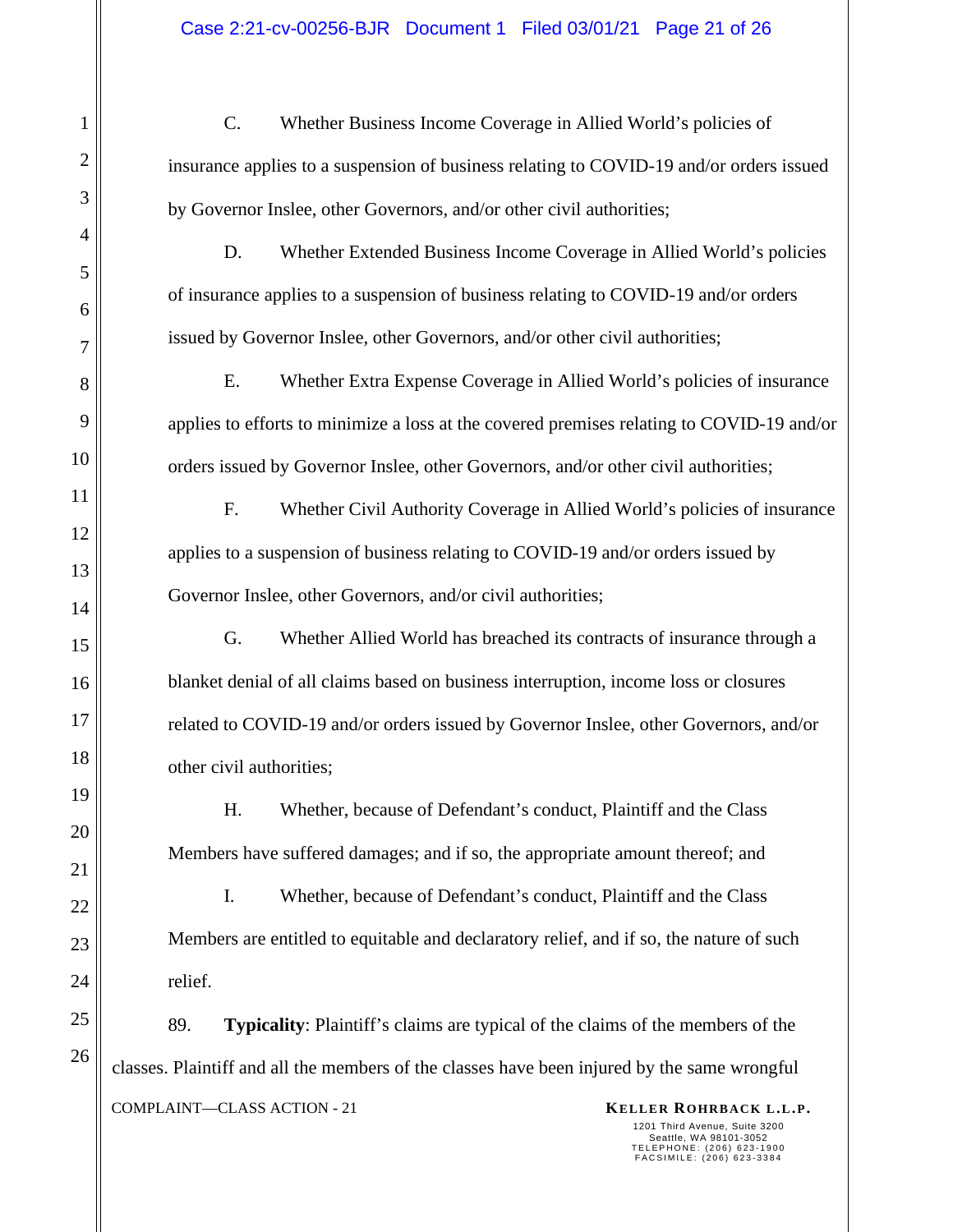policies and practices of Defendant. Plaintiff's claims arise from the same policies, practices, and course of conduct that give rise to the claims of the members of the Class and are based on the same legal theories.

90. **Adequacy**: Plaintiff will fully and adequately assert and protect the interests of the classes and has retained class counsel who are experienced and qualified in prosecuting class actions. Neither Plaintiff nor its attorneys have any interests contrary to or in conflict with the Class.

91. **Federal Rule of Civil Procedure 23(b)(1), the Risk of Inconsistent or Varying Adjudications and Impairment to Other Class Members' Interests**: Plaintiff seeks adjudication as to the interpretation, and resultant scope, of Defendant's policies, which are common to all members of the class. The prosecution of separate actions by individual members of the classes would risk inconsistent or varying interpretations of those policy terms and create inconsistent standards of conduct for Defendant. The policy interpretations sought by Plaintiff could also impair the ability of absent Class Members to protect their interests.

92. **Federal Rule of Civil Procedure 23(b)(2), Declaratory and Injunctive Relief**: Defendant acted or refused to act on grounds generally applicable to Plaintiff and other members of the proposed class making injunctive relief and declaratory relief appropriate on a classwide basis.

93. **Federal Rule of Civil Procedure 23(b)(3), Superiority**: A class action is superior to all other available methods of the fair and efficient adjudication of this lawsuit. While the aggregate damages sustained by the classes are likely to be in the millions of dollars, the individual damages incurred by each Class Member may be too small to warrant the expense of individual suits. Individual litigation creates a risk of inconsistent and/or contradictory decisions

**COMPLAINT—CLASS ACTION - 22 KELLER ROHRBACK L.L.P.**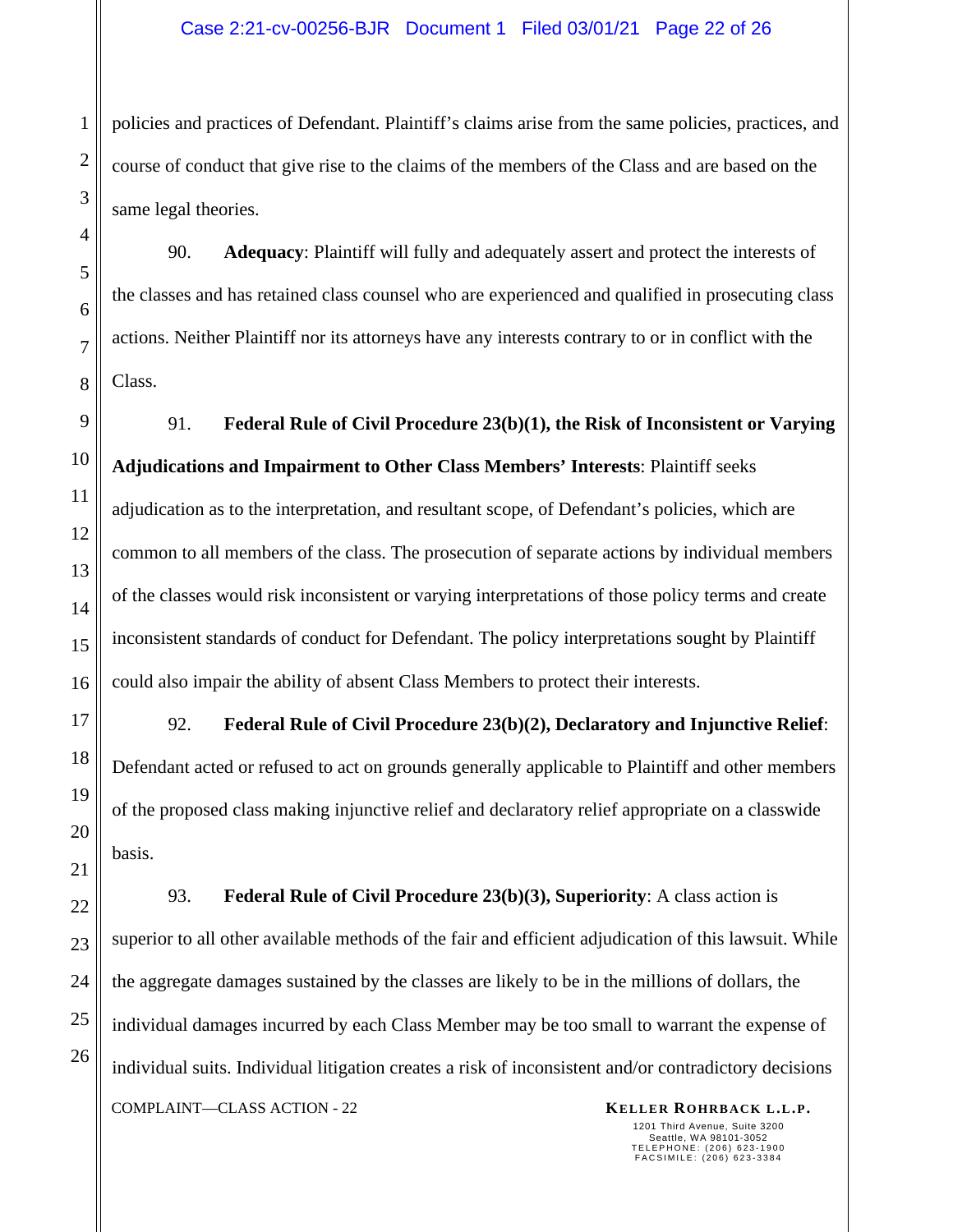and the court system would be unduly burdened by individual litigation of such cases. A class action would result in a unified adjudication, with the benefits of economies of scale and supervision by a single court.

# **VI. CAUSES OF ACTION**

# **Count One—Declaratory Judgment**

# *(Brought on behalf of the Business Income Declaratory Relief Class, Extended Business Income Declaratory Relief Class, Extra Expense Declaratory Relief Class, and Civil Authority Declaratory Relief Class)*

94. Previous paragraphs alleged are incorporated herein.

95. This is a cause of action for declaratory judgment pursuant to the Declaratory

Judgment Act, codified at 28 U.S.C. § 2201.

96. Plaintiff brings this cause of action on behalf of the Business Income Declaratory

Relief Class, Extended Business Income Declaratory Relief Class, Extra Expense Declaratory

Relief Class, and Civil Authority Declaratory Relief Class.

97. Plaintiff seeks a declaratory judgment declaring that Plaintiff and Class Members'

losses and expenses resulting from the interruption of their business are covered by the Policy.

98. Plaintiff seeks a declaratory judgment declaring that Allied World is responsible

for timely and fully paying all such claims.

# **Count Two—Breach of Contract**

*(Brought on behalf of the Business Income Breach of Contract Class, Extended Business Income Breach of Contract Class, Extra Expense Breach of Contract Class, and Civil Authority Breach of Contract Class)*

99. Previous paragraphs alleged are incorporated herein.

**COMPLAINT—CLASS ACTION - 23 KELLER ROHRBACK L.L.P.**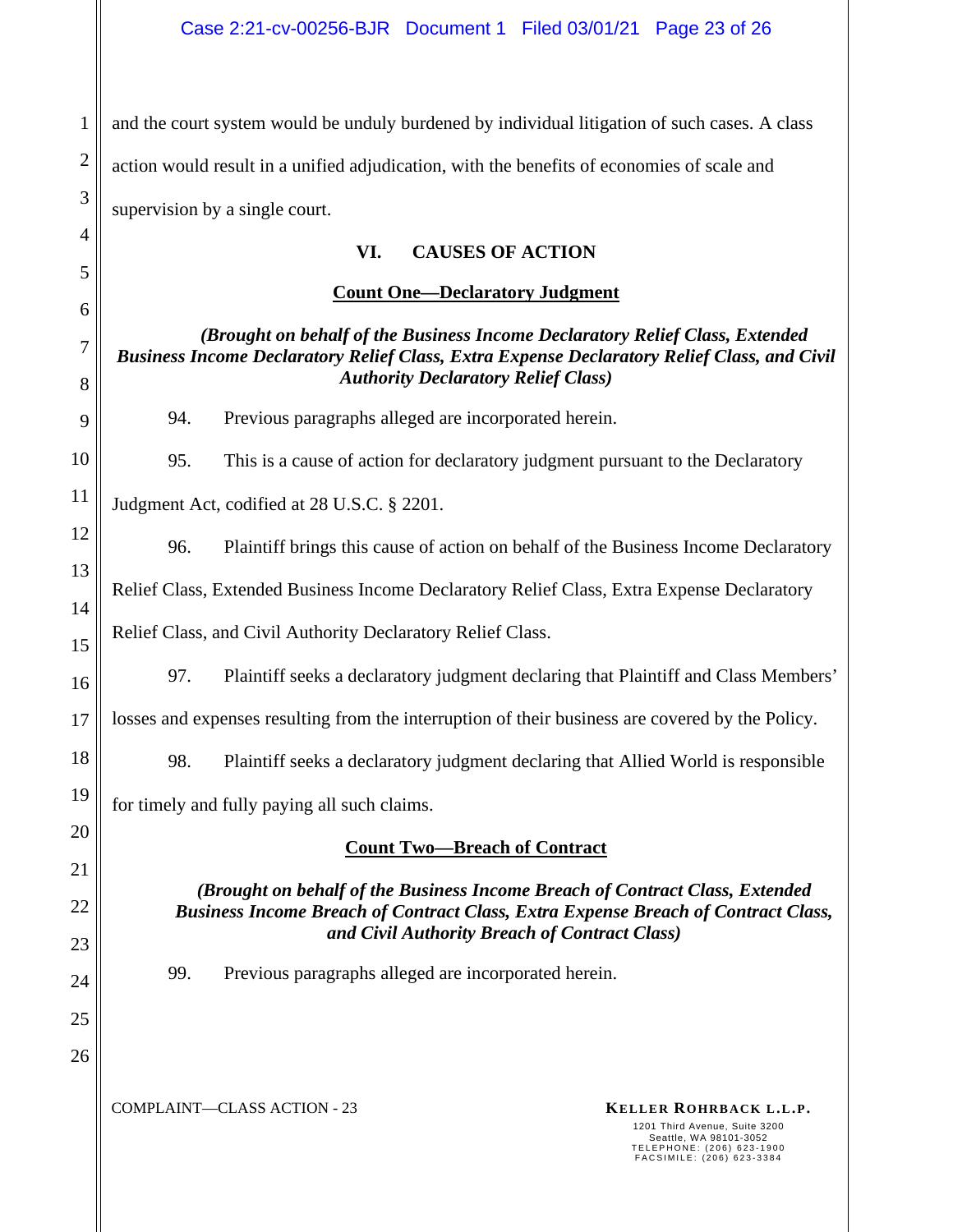# Case 2:21-cv-00256-BJR Document 1 Filed 03/01/21 Page 24 of 26

| $\mathbf{1}$   | 100.                                                                                              | Plaintiff brings this cause of action on behalf of the Business Income Breach of                                                                                           |  |  |
|----------------|---------------------------------------------------------------------------------------------------|----------------------------------------------------------------------------------------------------------------------------------------------------------------------------|--|--|
| $\overline{2}$ | Contract Class, Extended Business Income Breach of Contract Class, Extra Expense Breach of        |                                                                                                                                                                            |  |  |
| 3              | Contract Class, and Civil Authority Breach of Contract Class.                                     |                                                                                                                                                                            |  |  |
| $\overline{4}$ | 101.                                                                                              | The Policy is a contract under which Plaintiff and the class paid premiums to                                                                                              |  |  |
| 5<br>6         | Allied World in exchange for Allied World's promise to pay Plaintiff and the class for all claims |                                                                                                                                                                            |  |  |
| $\overline{7}$ | covered by the Policy.                                                                            |                                                                                                                                                                            |  |  |
| 8              | 102.                                                                                              | Plaintiff has paid its insurance premiums.                                                                                                                                 |  |  |
| 9              | 103.                                                                                              | Plaintiff contacted Defendant in or about March 2020 to ask whether Allied                                                                                                 |  |  |
| 10             | World would provide coverage for its losses.                                                      |                                                                                                                                                                            |  |  |
| 11             | 104.                                                                                              | Defendant denied Plaintiff's claim for coverage.                                                                                                                           |  |  |
| 12             | 105.                                                                                              | On information and belief, Allied World has denied, and will continue to deny                                                                                              |  |  |
| 13<br>14       | coverage for other similarly situated policyholders.                                              |                                                                                                                                                                            |  |  |
| 15             | 106.                                                                                              | Denying coverage for the claim is a breach of the insurance contract.                                                                                                      |  |  |
| 16             | 107.                                                                                              | Plaintiff is harmed by the breach of the insurance contract by Allied World.                                                                                               |  |  |
| 17             | VII.<br><b>REQUEST FOR RELIEF</b>                                                                 |                                                                                                                                                                            |  |  |
| 18             | 1.                                                                                                | Class action status under Federal Rule of Civil Procedure 23.                                                                                                              |  |  |
| 19             | $\overline{2}$ .                                                                                  | A declaratory judgment that the policy or policies cover Plaintiff's losses and                                                                                            |  |  |
| 20             | expenses resulting from the interruption of the Plaintiff's business related to COVID-19 and/or   |                                                                                                                                                                            |  |  |
| 21             | orders issued by Governor Inslee, other Governors, and/or other authorities.                      |                                                                                                                                                                            |  |  |
| 22             | 3.                                                                                                | A declaratory judgment that the Defendant is responsible for timely and fully                                                                                              |  |  |
| 23<br>24       | paying all such losses.                                                                           |                                                                                                                                                                            |  |  |
| 25             | Damages.<br>4.                                                                                    |                                                                                                                                                                            |  |  |
| 26             | 5.                                                                                                | Pre- and post-judgment interest at the highest allowable rate.                                                                                                             |  |  |
|                |                                                                                                   |                                                                                                                                                                            |  |  |
|                |                                                                                                   | COMPLAINT-CLASS ACTION - 24<br>KELLER ROHRBACK L.L.P.<br>1201 Third Avenue, Suite 3200<br>Seattle, WA 98101-3052<br>TELEPHONE: (206) 623-1900<br>FACSIMILE: (206) 623-3384 |  |  |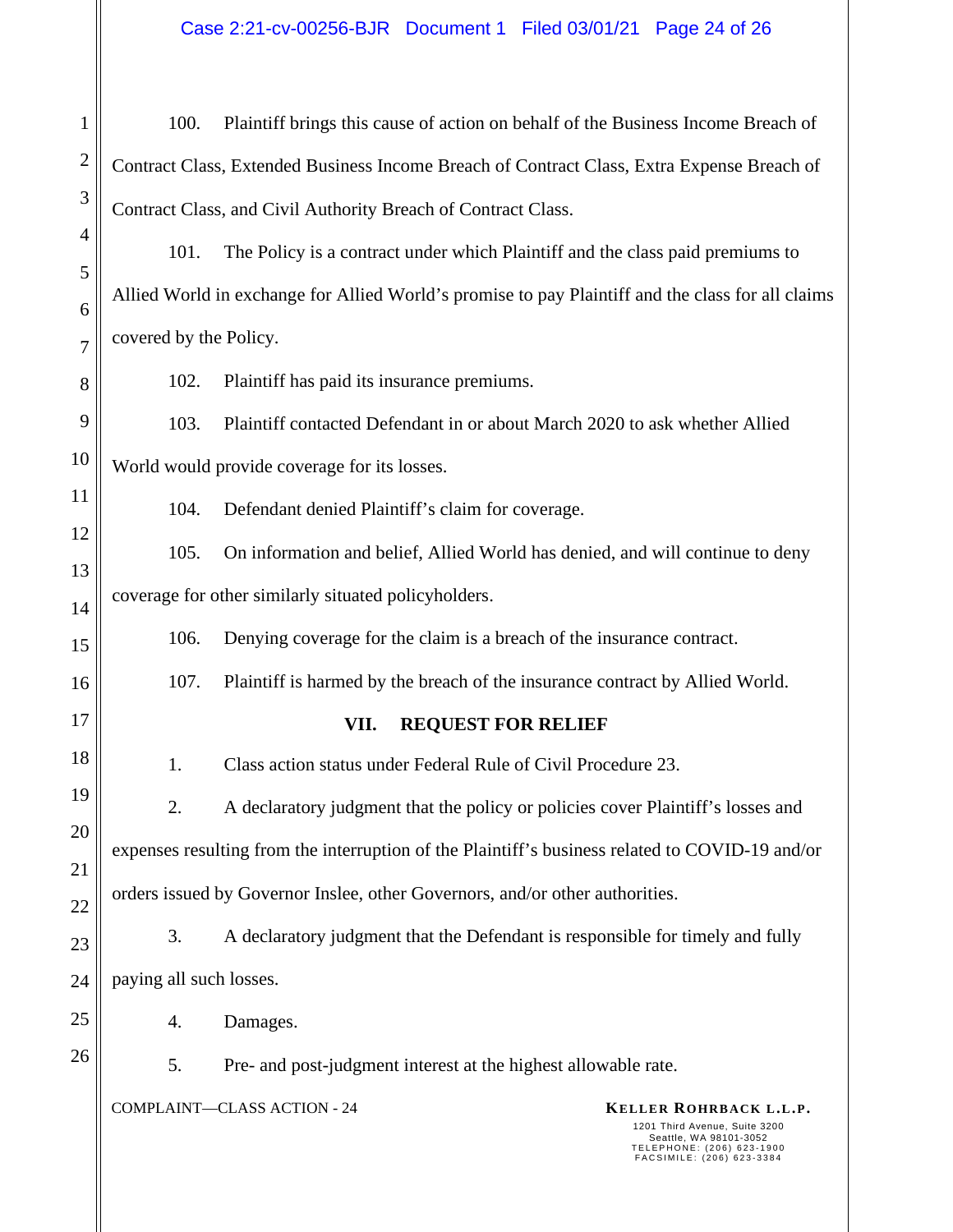| 1              | 6.<br>Reasonable attorney fees and costs.                                                                                                                                         |  |  |
|----------------|-----------------------------------------------------------------------------------------------------------------------------------------------------------------------------------|--|--|
| $\overline{2}$ | 7.<br>Such further and other relief as the Court shall deem appropriate.                                                                                                          |  |  |
| 3              | VIII. JURY DEMAND                                                                                                                                                                 |  |  |
| 4              | Plaintiff demands a jury trial on all claims so triable.                                                                                                                          |  |  |
| 5              | DATED this 1st day of March, 2021.                                                                                                                                                |  |  |
| 6              |                                                                                                                                                                                   |  |  |
| 7              | KELLER ROHRBACK L.L.P.                                                                                                                                                            |  |  |
| 8              | By: <i>s/Amy Williams-Derry</i><br>By: <i>s/ Lynn L. Sarko</i>                                                                                                                    |  |  |
| 9              | By: <i>s/ Ian S. Birk</i>                                                                                                                                                         |  |  |
|                | By: s/ Gretchen Freeman Cappio                                                                                                                                                    |  |  |
| 10             | By: s/ Irene M. Hecht                                                                                                                                                             |  |  |
|                | By: <i>s/ Gabriel E. Verdugo</i>                                                                                                                                                  |  |  |
| 11             | By: s/Nathan L. Nanfelt                                                                                                                                                           |  |  |
| 12             | Amy Williams-Derry, WSBA #28711                                                                                                                                                   |  |  |
|                | Lynn L. Sarko, WSBA #16569                                                                                                                                                        |  |  |
| 13             | Ian S. Birk, WSBA #31431                                                                                                                                                          |  |  |
| 14             | Gretchen Freeman Cappio, WSBA #29576                                                                                                                                              |  |  |
|                | Irene M. Hecht, WSBA #11063                                                                                                                                                       |  |  |
| 15             | Gabriel E. Verdugo, WSBA #44154<br>Nathan Nanfelt, WSBA #45273                                                                                                                    |  |  |
|                | 1201 Third Avenue, Suite 3200                                                                                                                                                     |  |  |
| 16             | Seattle, WA 98101                                                                                                                                                                 |  |  |
| 17             | Tel.: (206) 623-1900                                                                                                                                                              |  |  |
|                | Fax: (206) 623-3384                                                                                                                                                               |  |  |
| 18             | Email: awilliams-derry@kellerrohrback.com                                                                                                                                         |  |  |
| 19             | Email: lsarko@kellerrohrback.com                                                                                                                                                  |  |  |
|                | Email: ibirk@kellerrohrback.com                                                                                                                                                   |  |  |
| 20             | Email: gcappio@kellerrohrback.com<br>Email: ihecht@kellerrohrback.com                                                                                                             |  |  |
| 21             | Email: gverdugo@kellerrohrback.com                                                                                                                                                |  |  |
|                | Email: nnanfelt@kellerrohrback.com                                                                                                                                                |  |  |
| 22             |                                                                                                                                                                                   |  |  |
| 23             | By: <i>s/Alison Chase</i>                                                                                                                                                         |  |  |
|                | Alison Chase, pro hac vice forthcoming<br>801 Garden Street, Suite 301                                                                                                            |  |  |
| 24             | Santa Barbara, CA 93101                                                                                                                                                           |  |  |
| 25             | Tel.: (805) 456-1496                                                                                                                                                              |  |  |
|                | Fax: (805) 456-1497                                                                                                                                                               |  |  |
| 26             | Email: achase@kellerrohrback.com                                                                                                                                                  |  |  |
|                | <b>COMPLAINT-CLASS ACTION - 25</b><br>KELLER ROHRBACK L.L.P.<br>1201 Third Avenue, Suite 3200<br>Seattle, WA 98101-3052<br>TELEPHONE: (206) 623-1900<br>FACSIMILE: (206) 623-3384 |  |  |